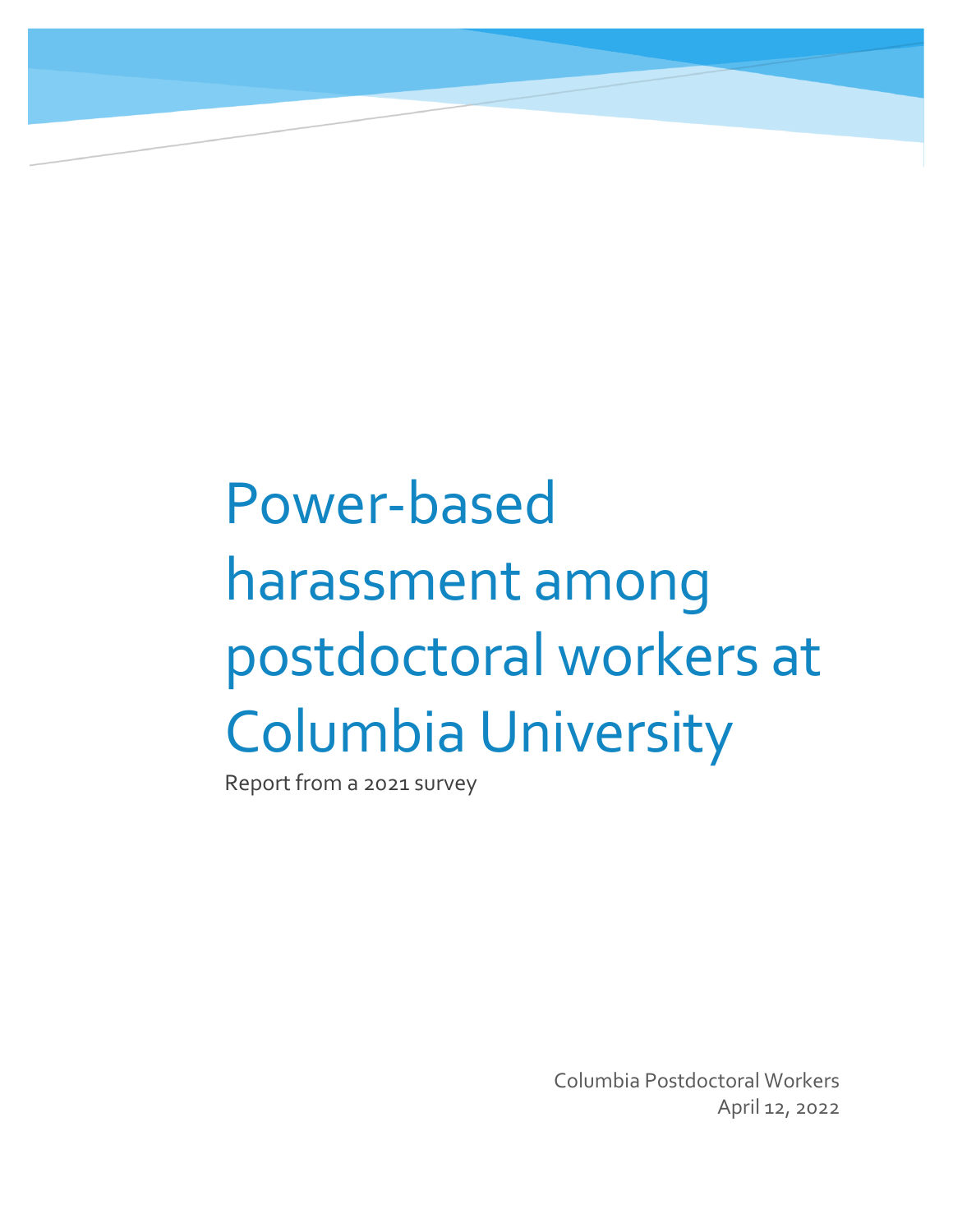## Contents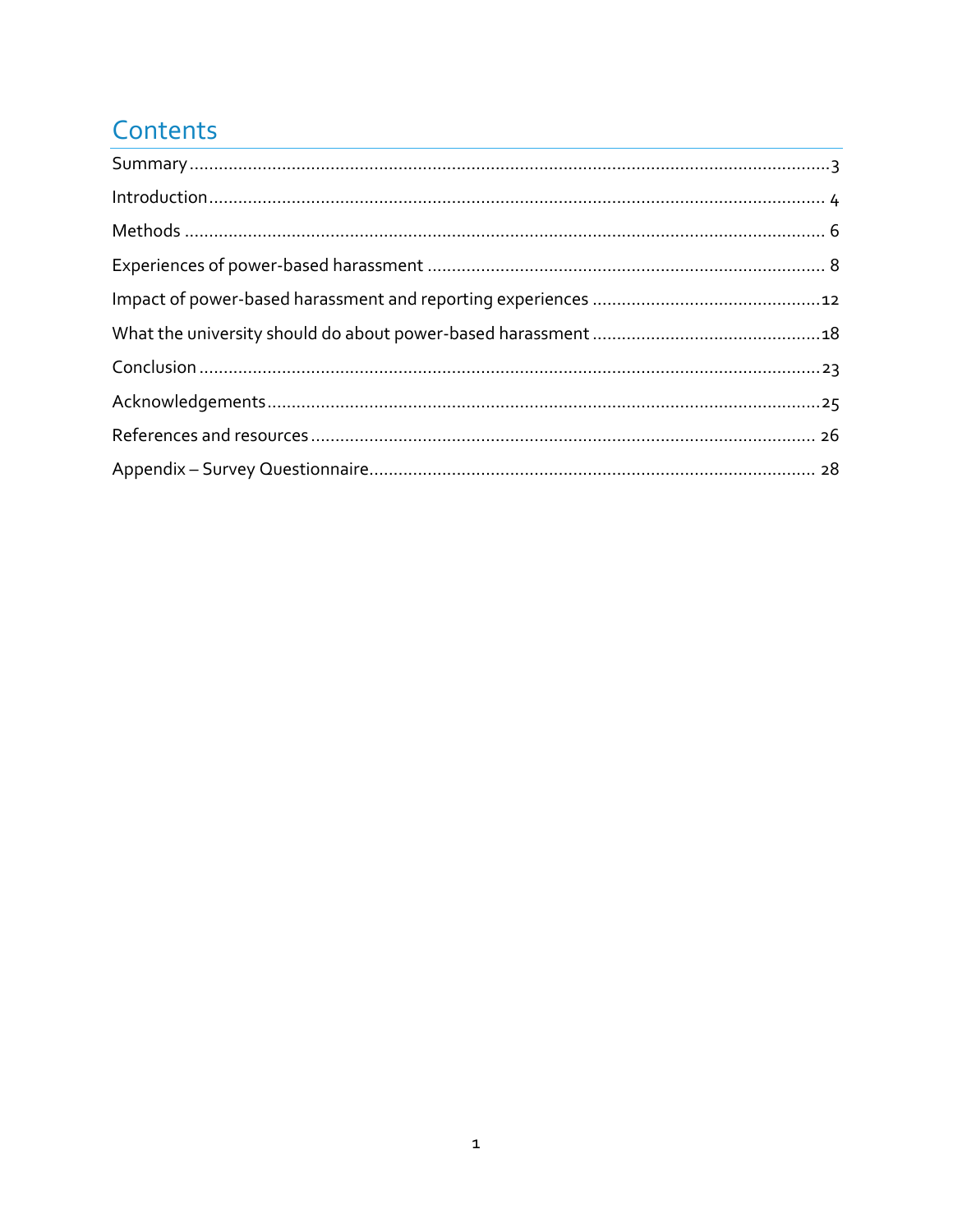### Tables

| Table 2. Respondents' comments about experiences and impact of power-based harassment. |  |
|----------------------------------------------------------------------------------------|--|
|                                                                                        |  |
|                                                                                        |  |
|                                                                                        |  |
|                                                                                        |  |
|                                                                                        |  |
|                                                                                        |  |
|                                                                                        |  |
|                                                                                        |  |
|                                                                                        |  |

## Figures

| Figure 2. Experiences of power-based harassment based on respondents' characteristics10    |  |
|--------------------------------------------------------------------------------------------|--|
| Figure 3. Experiences of power-based harassment based on age, title, and length of time at |  |
|                                                                                            |  |
|                                                                                            |  |
|                                                                                            |  |
|                                                                                            |  |
| Figure 7. Attitudes towards suggested consequences to power-based harassment. 19           |  |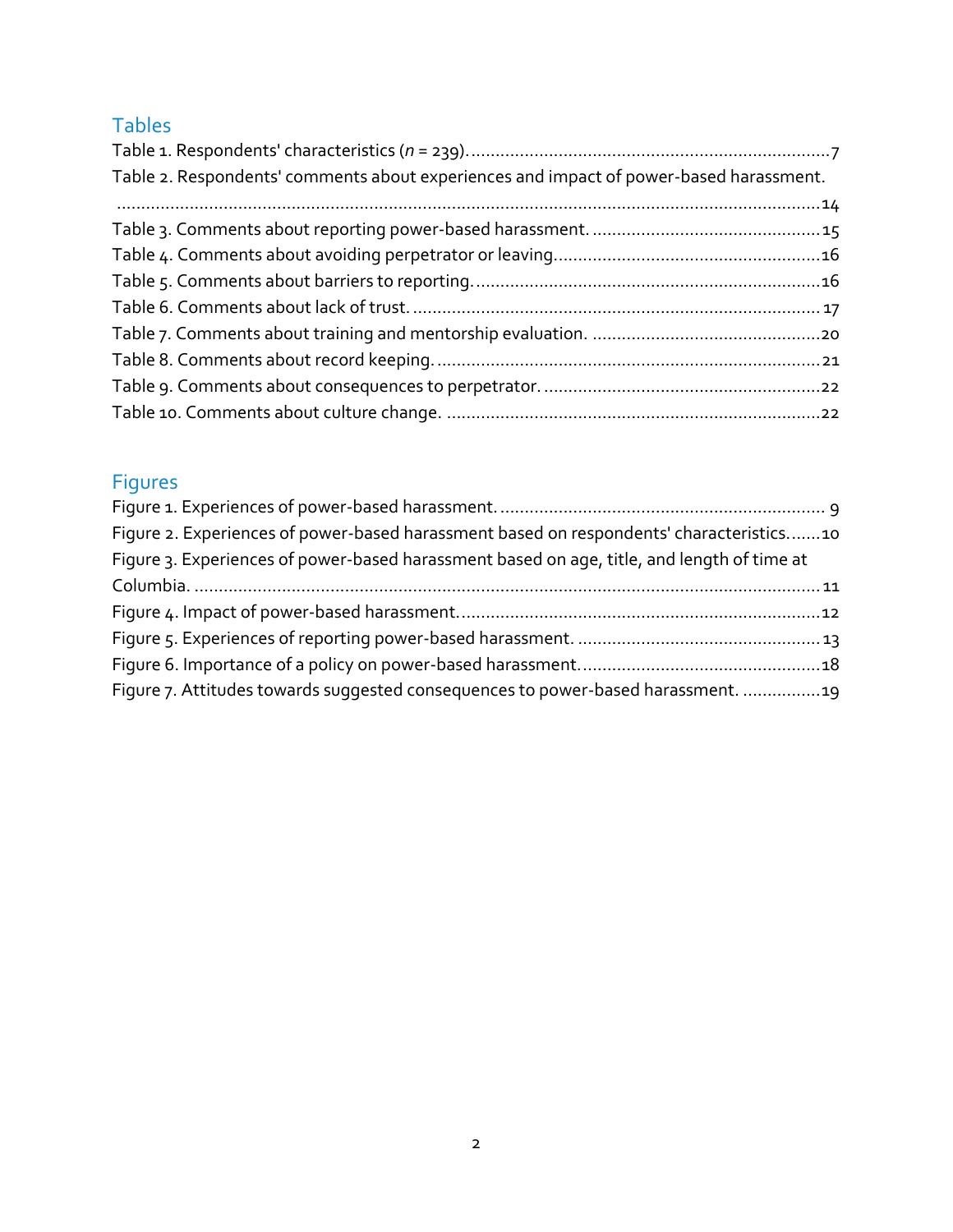## <span id="page-3-0"></span>Summary

In 2021, Columbia Postdoctoral Workers (CPW) conducted a survey about power-based harassment that was taken by 239 Postdoctoral Research Fellows, Postdoctoral Research Scientists/Scholars, and Associate Research Scientists/Scholars at Columbia University.

Over two-thirds (69%) of respondents reported having experienced at least one form of powerbased harassment [\(Figure 1\)](#page-9-0). Some of the most frequently reported behaviors included: receiving belittling, humiliating, or malicious remarks from a superior (40%); being given unreasonable workloads (41%); not being given appropriate credit for work contributions (45%); and superiors refusing to take their concerns seriously (46%).

Women reported having experienced such behaviors in greater proportion than men [\(Figure 2\)](#page-10-0). Reporting power-based harassment was also higher among respondents 35 years and older, among those who had been employed at Columbia for longer periods of time, and among Associate Research Scientists (compared to those with postdoctoral titles; [Figure 3\)](#page-11-0).

Among the 168 respondents who reported any experience of power-based harassment, about half (49%) said the behaviors had a detrimental effect on their psychological well-being such as anxiety or depression [\(Figure 4\)](#page-12-1). Few (27%) had ever discussed their issues with an office or someone in a formal role at the university [\(Figure 5\)](#page-13-0), and many of those who had done so said that nothing had been done to resolve them [\(Table 3\)](#page-15-0). Respondents expressed concerns that reporting power-based harassment could lead to losing their job or hurt their professional reputation [\(Table 5\)](#page-16-1). Many felt that the only way to resolve these issues was to leave the institution or leave academia [\(Table 4\)](#page-16-0).

More than half (56%) of respondents were international scholars. Although they did not report power-based harassment in greater proportion than respondents from the US, they expressed greater concerns about trying to address these issues, as their visas were tied to their position. A small number (7%) reported that a superior had threatened them not to renew their visas.

Respondents felt that people in supervisory positions often lacked mentorship and leadership skills, which the university could resolve by implementing relevant training [\(Table 7\)](#page-20-0). They also felt that the university should have a more efficient system to handle complaints of powerbased harassment, including reliable record keeping [\(Table 8\)](#page-21-0), protections for the person reporting, and consequences for the perpetrators [\(Table 9\)](#page-22-0).

This survey highlights that power-based harassment is an important issue at Columbia University. Because there seems to be disparities in how different demographic groups experience power-based harassment, addressing these behaviors should be part of a commitment to promoting diversity, equity, and inclusion.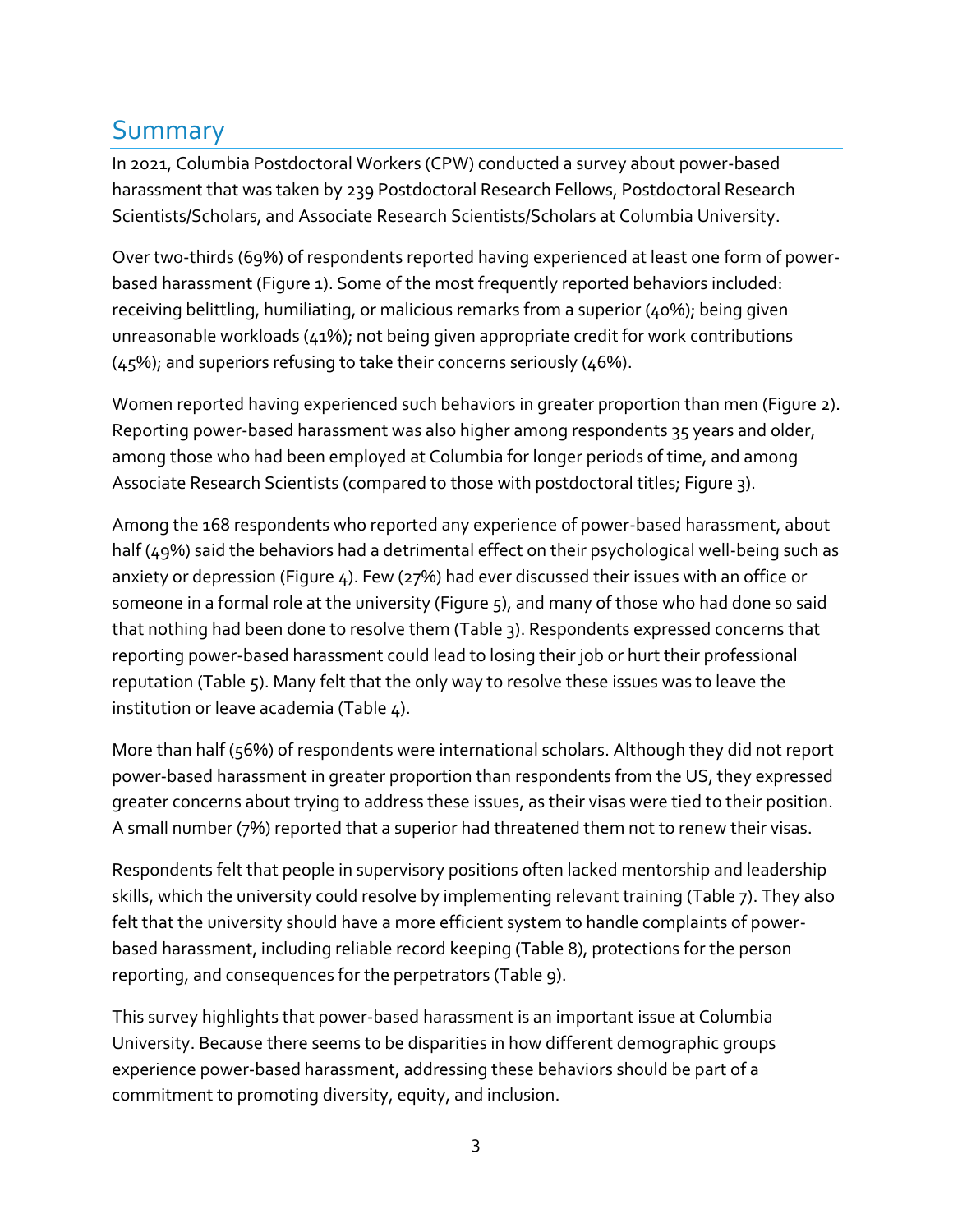## <span id="page-4-0"></span>Introduction

In the workplace, power-based harassment is a form of harassment based on the perpetrator's higher rank or power in relation to the victim. Like with other forms of harassment, powerbased harassment includes unwelcome conduct, whether verbal or physical, that creates an intimidating, hostile, or abusive working environment, and unreasonably interferes with an individual's performance and professional progress. Power-based harassment is akin to bullying (which can also be peer-to-peer) and may include verbal abuse such as yelling and screaming, the use of insulting language or negative stereotypes, threats, intimidation, or spreading malicious rumors. Power-based harassment also includes behaviors through which perpetrators abuse their authority to take unfair advantage of the work of subordinates or stifle their career progression. Examples include setting unreasonable expectations, punishing trivial errors, unreasonably scrutinizing work and performance, giving unfair performance reviews, or failing to give appropriate credit for work contributions.

In academia, the hierarchy existing between different ranks of faculty members, postdoctoral scholars, and graduate and undergraduate students creates power differentials that can lead to different forms of abuse. By rewarding independent research achievements, the competitive nature of academia in research-focused universities leads to practices in which some people try to further their own career progress at the expense of others. The constant pressure to publish in high-impact journals and to obtain external research grants can lead faculty, principal investigators, or laboratory directors to exploit the work of the people they supervise. Postdoctoral scholars can be particularly vulnerable to power-based harassment in such a setting as they hold temporary appointments and are usually under the supervision of a single faculty mentor or principal investigator, with few links to others in their department or the university. They possess the skills to produce high quality research, but are often subjected to poor work conditions and unreasonable expectations, and not always given credit for their work.

In the US, federal policies regulate sexual harassment and discrimination based on protected categories such as gender, racial/ethnic identity, sexual identity, or religious affiliation. The decision on whether or how other forms of harassment should be regulated are left to individual organizations. At Columbia University, the administrative code of conduct expects employees to refrain from abuses of power, but does not offer a definition of what would constitute such abuses. Few academic institutions have policies regulating power-based harassment or bullying, but many are taking steps to develop them. In recent years, some funding agencies have taken the lead in expanding policies on harassment beyond the ones regulated under federal law. The National Institutes of Health (NIH), for example, have recently expanded their definition of harassment to include "inappropriate conduct," which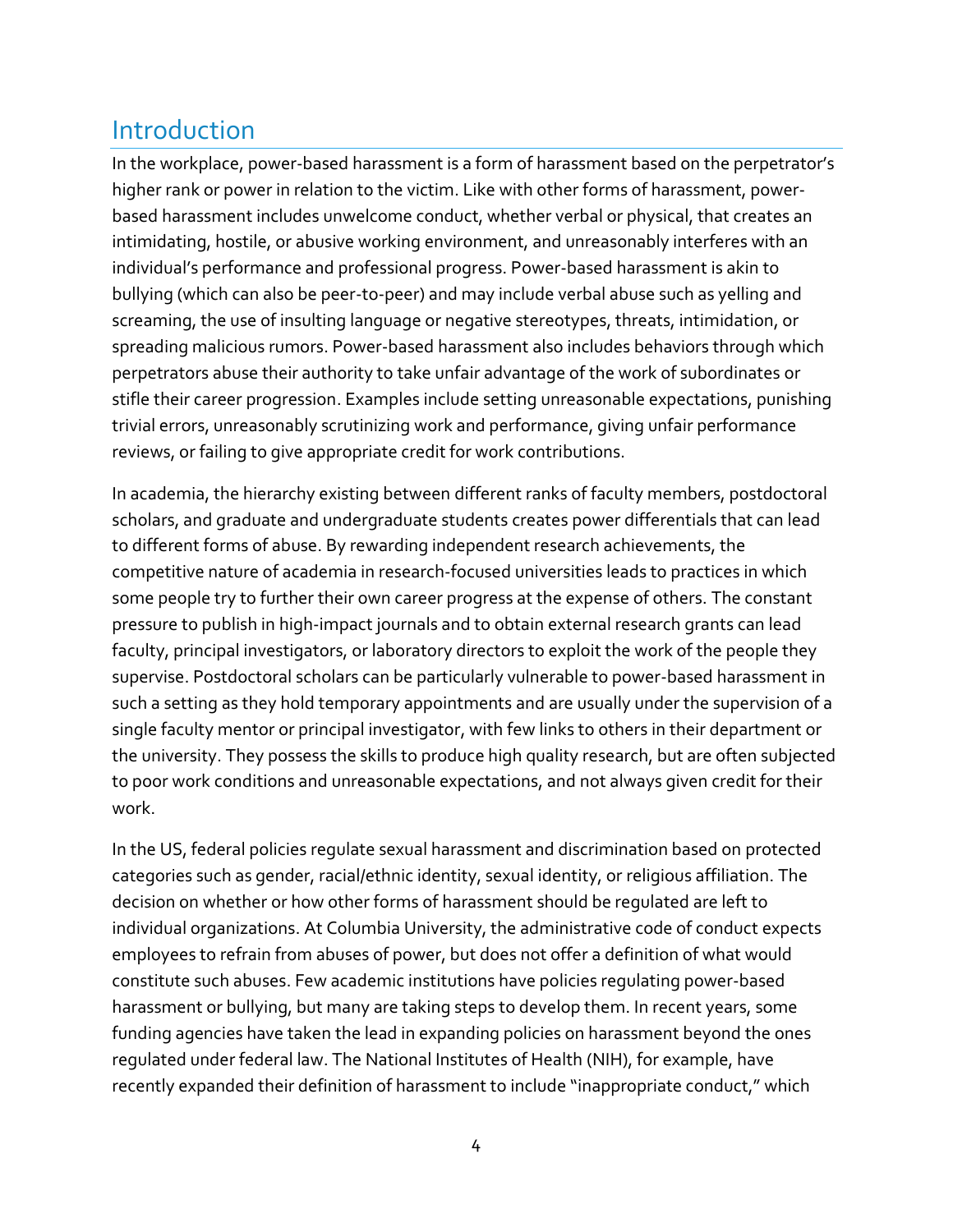"may not constitute harassment under the law, but raises concerns about a safe and respectful workplace." The NIH expects recipient institutions (such as Columbia University) to have policies in place to foster a harassment-free environment, making it a priority for the university to develop and implement a policy to address issues of power-based harassment and bullying within its walls.

Columbia Postdoctoral Workers (CPW) is a union representing Postdoctoral Research Fellows, Postdoctoral Research Scientists/Scholars, and Associate Research Scientists/Scholars at Columbia University. Establishing policies that address power-based harassment has been one of the major drivers for forming the union. The university declined to add a policy that provides recourse to victims of power-based harassment in the first Collective Bargaining Agreement on the basis that such a policy should be university-wide. As a solution, the university included a side-letter in the collective bargaining agreement, which established a University-Wide Anti-Bullying Working Group whose purpose is "to make recommendations to the University to address complaints about misconduct that do not constitute policy violations on sexual and gender-based harassment or other forms of prohibited discrimination but which nonetheless may be abusive and/or intimidating to Employees."

We conducted the following survey as part of our ongoing efforts to address issues of powerbased harassment within our constituency, and to aid the efforts of the university-wide committee. The survey was designed to gather more information about the experience of power-based harassment among postdoctoral workers at Columbia University, and understand how they felt the issue should be addressed by University policy.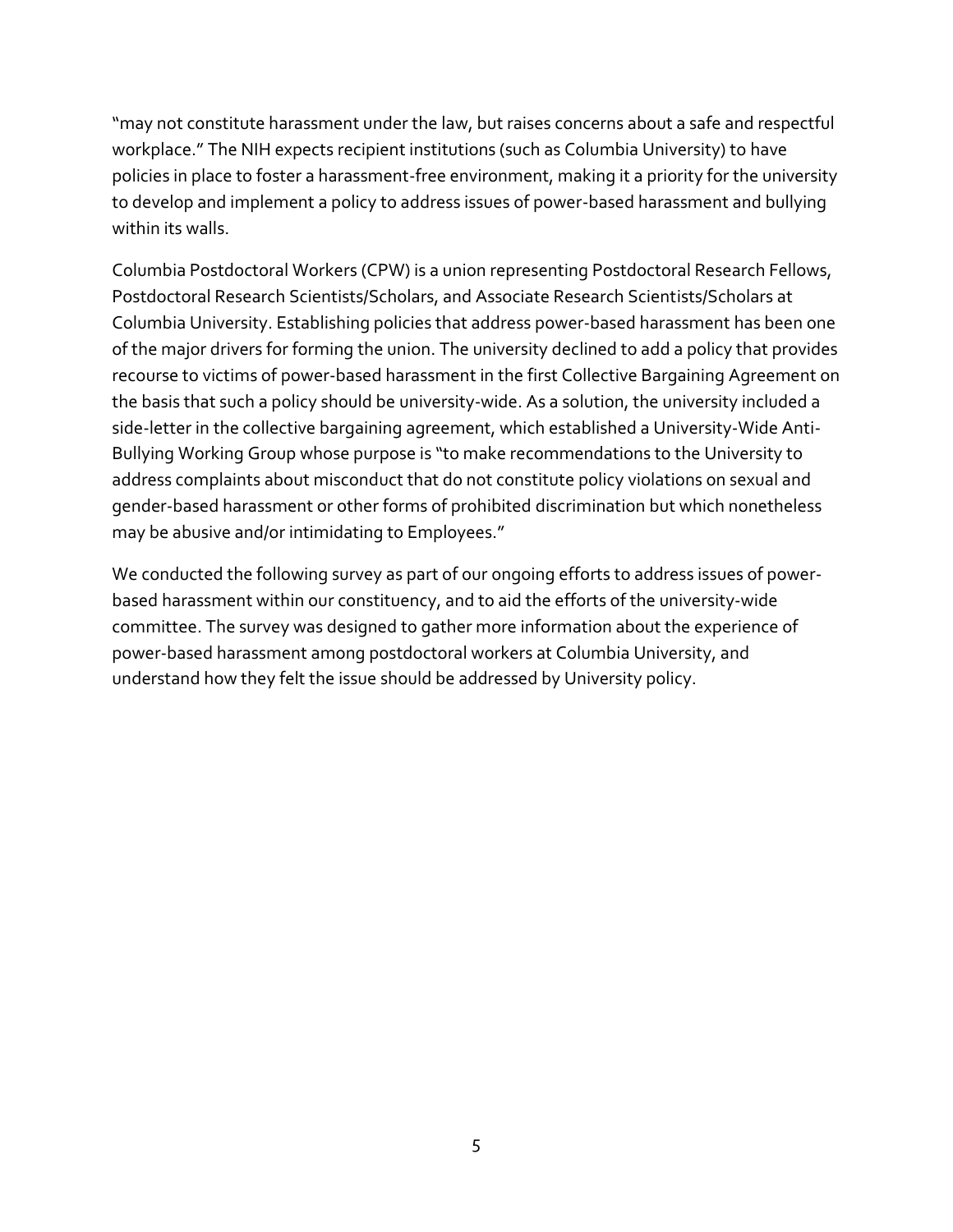## <span id="page-6-0"></span>**Methods**

This survey was developed by the CPW working group on power-based harassment and bullying. Through emails and meetings, every constituent was invited to participate in the working group. After initial meetings and conversations, a core working group was formed, including four union members who had been consistently attending the meetings. The activities of the working group then alternated between meetings of the four core working group members and meetings open to every constituent interested in contributing to union activities related to the issue of power-based harassment. The development of the survey questionnaire was initiated by the core working group, with extensive review and input from other union constituents who volunteered to provide feedback on the process.

The working group reviewed published literature on power-based harassment and bullying in academia to develop the questionnaire (se[e References and resources\)](#page-26-0). A few published studies included their questionnaires, which we used as a basis for developing the series of questions used in this survey. Other questions were developed based on the internal conversations about power-based harassment within the union and working group. The questionnaire we used is included at the end of this report (se[e Appendix](#page-28-0) – Survey [Questionnaire\)](#page-28-0).

The final questionnaire was programmed into the online survey software Qualtrics. The survey was only made available to people who held the titles of Postdoctoral Research Fellow, Postdoctoral Research Scientist/Scholar, and Associate Research Scientist/Scholar within Columbia University at the time we conducted it (July to November 2021). We distributed the survey link through union communications, including emails to the constituents and in-person conversations during union activities. When accessing the survey online, respondents had to complete an authentication procedure that confirmed that they were current postdoctoral workers and had not previously completed the survey. Survey responses, however, were completely anonymous. Respondents were also informed that they could decline to answer any specific question on the survey.

Email invitations were sent to 1560 individuals who, at the beginning of the recruitment period (July 2021), were listed as holding one of the titles listed above on the university directory. By the end of the recruitment process, 239 individuals had completed the survey. [Table 1](#page-7-0) shows respondents' characteristics.

In this report, we present descriptive statistics compiled using Excel and the statistical analysis software SPSS. Open-text survey responses were organized using the qualitative analysis software Dedoose.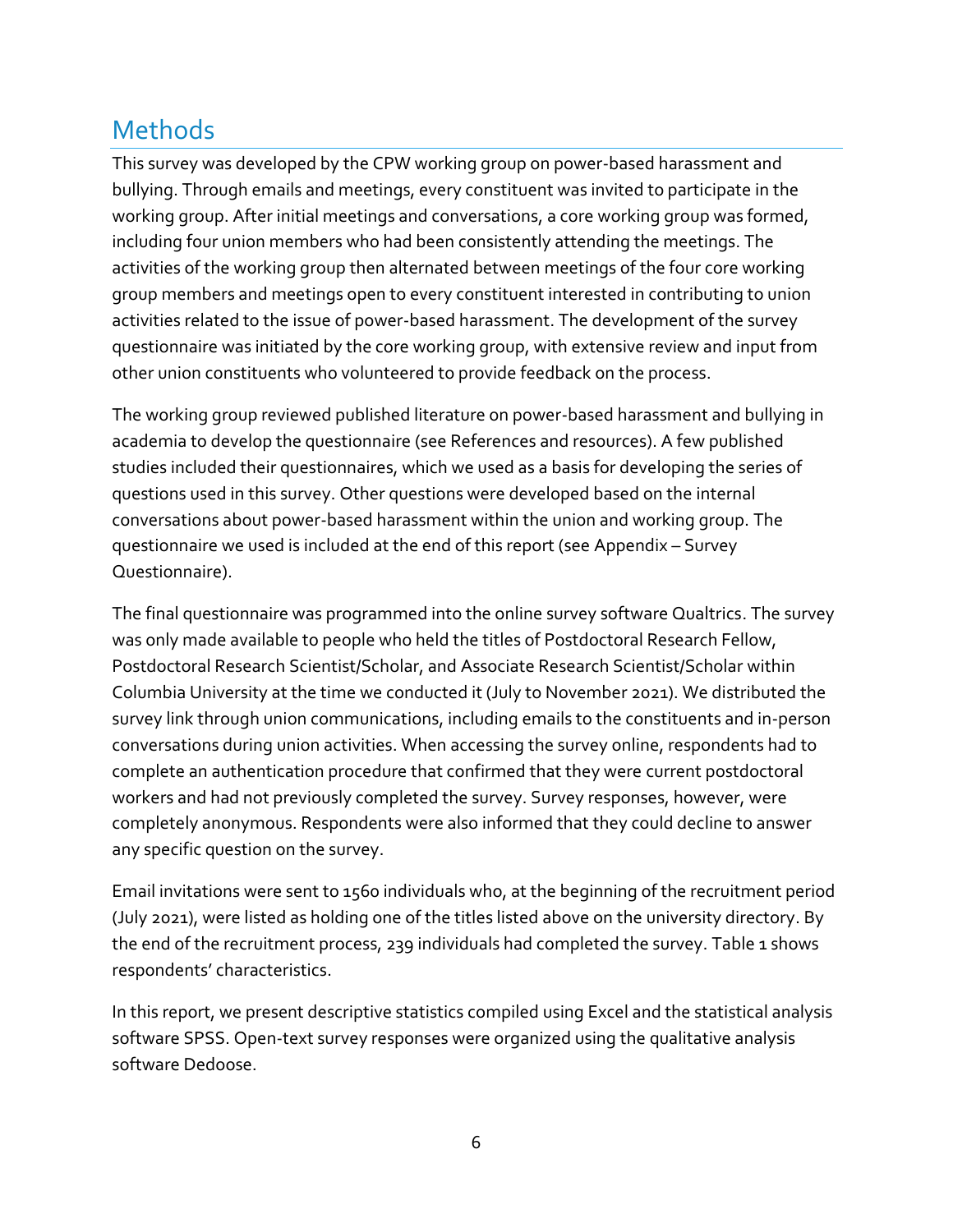<span id="page-7-0"></span>

|                                                   | n              | %     |
|---------------------------------------------------|----------------|-------|
| Age group                                         |                |       |
| 25 to 29                                          | 28             | 12.4% |
| 30 to 34                                          | 91             | 40.3% |
| 35 to 39                                          | 58             | 25.7% |
| 40 to 44                                          | 26             | 11.5% |
| 45 to 49                                          | 7              | 3.1%  |
| 50 to 54                                          | 5              | 2.2%  |
| 55 to 59                                          | 8              | 3.5%  |
| 60 or older                                       | 3              | 1.3%  |
| Gender                                            |                |       |
| Woman                                             | 115            | 51.6% |
| Man                                               | 105            | 47.1% |
| Nonbinary/nonconforming                           | 3              | 1.3%  |
| LGBTQ+ identified                                 |                |       |
| No                                                | 193            | 84.3% |
| Yes                                               | 36             | 15.7% |
| Racial/ethnic identity                            |                |       |
| Asian                                             | 60             | 27.1% |
| <b>Black</b>                                      | $\overline{2}$ | 0.9%  |
| Latinx (any race)                                 | 14             | 6.3%  |
| Middle Eastern                                    | 5              | 2.3%  |
| White                                             | 121            | 54.8% |
| Multiracial/Other                                 | 19             | 8.6%  |
| <b>International scholar</b>                      |                |       |
| Yes                                               | 128            | 56.1% |
| <b>No</b>                                         | 100            | 43.9% |
| <b>Current title</b>                              |                |       |
| <b>Postdoctoral Research</b><br>Scientist/Scholar | 107            | 46.9% |
| Postdoctoral Research Fellow                      | 41             | 18.0% |
| <b>Associate Research Scientist</b>               | 80             | 35.1% |
| When first joined CU as Postdoc/ARS               |                |       |
| 2021                                              | 18             | 8.1%  |
| 2020                                              | 47             | 21.2% |
| 2019                                              | 50             | 22.5% |
| 2018                                              | 28             | 12.6% |
| 2017                                              | 14             | 6.3%  |
| 2016                                              | 14             | 6.3%  |
| 2011 to 2015                                      | 24             | 10.8% |
| 2001 to 2010                                      | 22             | 9.9%  |
| Before 2001                                       | 5              | 2.3%  |

**Table 1. Respondents' characteristics (***n* **= 239).**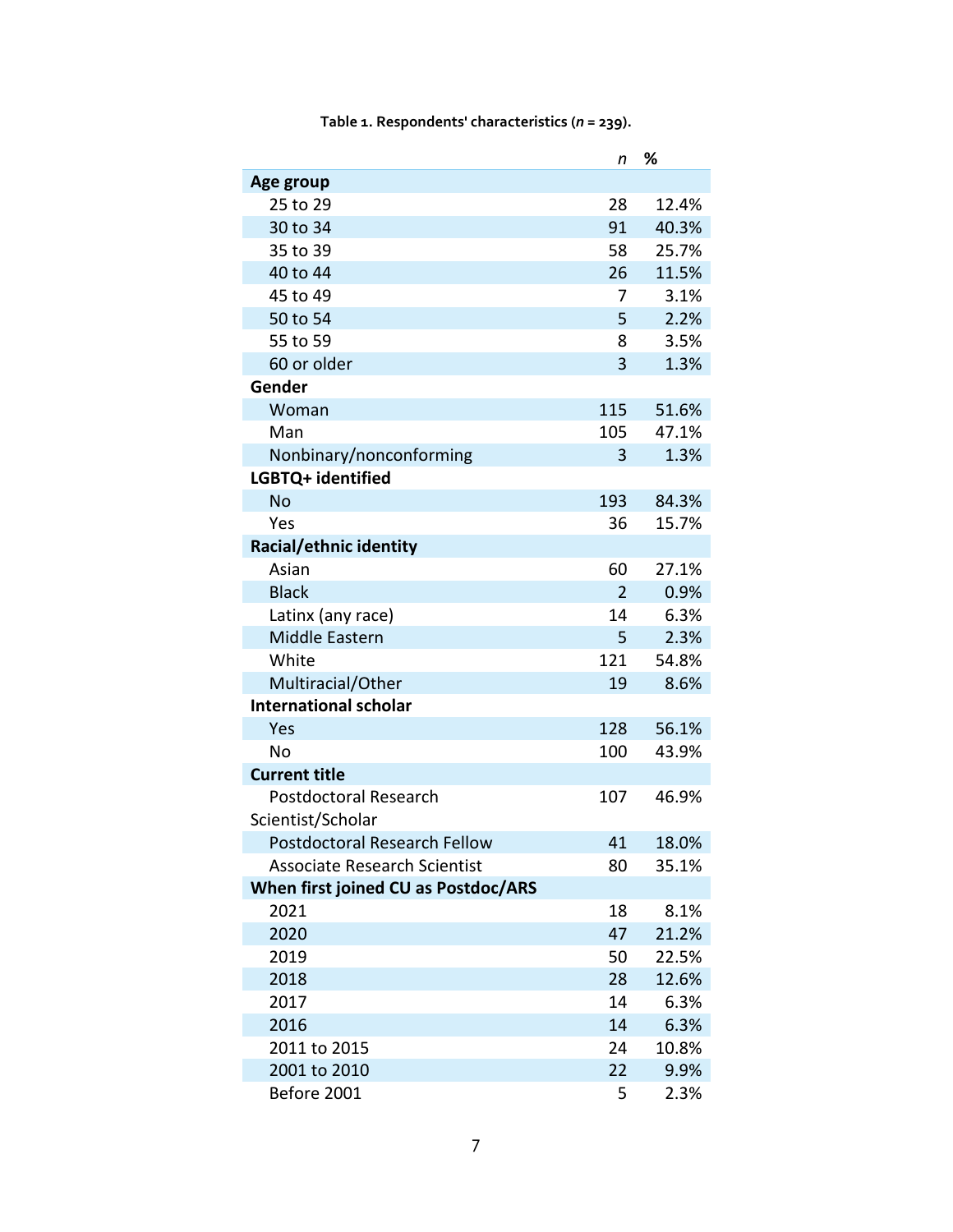## <span id="page-8-0"></span>Experiences of power-based harassment

The first question of the survey presented respondents with a series of 18 types of behaviors that can constitute power-based harassment and asked if they had experienced any of them from a superior at Columbia University. For each listed behavior, respondents could select: Never, Rarely, Sometimes, or Often. The items and responses are presented in [Figure 1.](#page-9-0)

Over two thirds (68.6%) of respondents reported having experienced at least one of the listed behaviors, while 31.4% reported having never experienced any of them. For each specific behavior listed, there were between 20% and 46% of respondents who reported having experienced them at least rarely. As detailed below, similar proportions of respondents reported having experienced behaviors from each of the four broad types of power-based harassment we defined: verbal harassment, poor managerial practices, diminished professional role, and obstacles to career development and scholarly contributions.

*Verbal harassment*. Many respondents indicated having been the target of offensive communications from superiors: belittling, humiliating, or malicious remarks (40%), verbal or written harassment (26%), shouting, swearing, or unprofessional remarks (24%), and being humiliated or ridiculed in professional meetings (24%).

*Poor managerial practices*. Many respondents also reported poor managerial practices: being given unreasonable workloads (41%), excessive monitoring or micromanaging (39%), receiving unwarranted or unfair criticism of their performance (35%), being punished for trivial errors (29%), being assigned tasks punitively (24%), being refused time off or criticized for taking it (23%), and receiving excessive calls outside of work hours (23%).

*Diminished professional role*. Respondents also reported behaviors aimed at diminishing their role in professional activities: not having their concerns taken seriously (46%), being excluded from important meetings (38%), having their decisions questioned or overridden without justification (34%), and being isolated from others (28%).

*Obstacles to career development and scholarly contributions*. Many reported behaviors related to respondents' contributions and professional development: not being given appropriate credit for their work contributions (45%), a superior blocking or threatening to block career opportunities (23%), and a superior using their work in publications without appropriately crediting them (20%).

There were 6% who indicated having experienced other behaviors. Some examples provided were variations from those listed, for example, receiving excessive emails or chat messages (e.g., on Slack) outside of work hours. Others mentioned experiences of harassment based on gender, religion, race/ethnicity, or immigration status.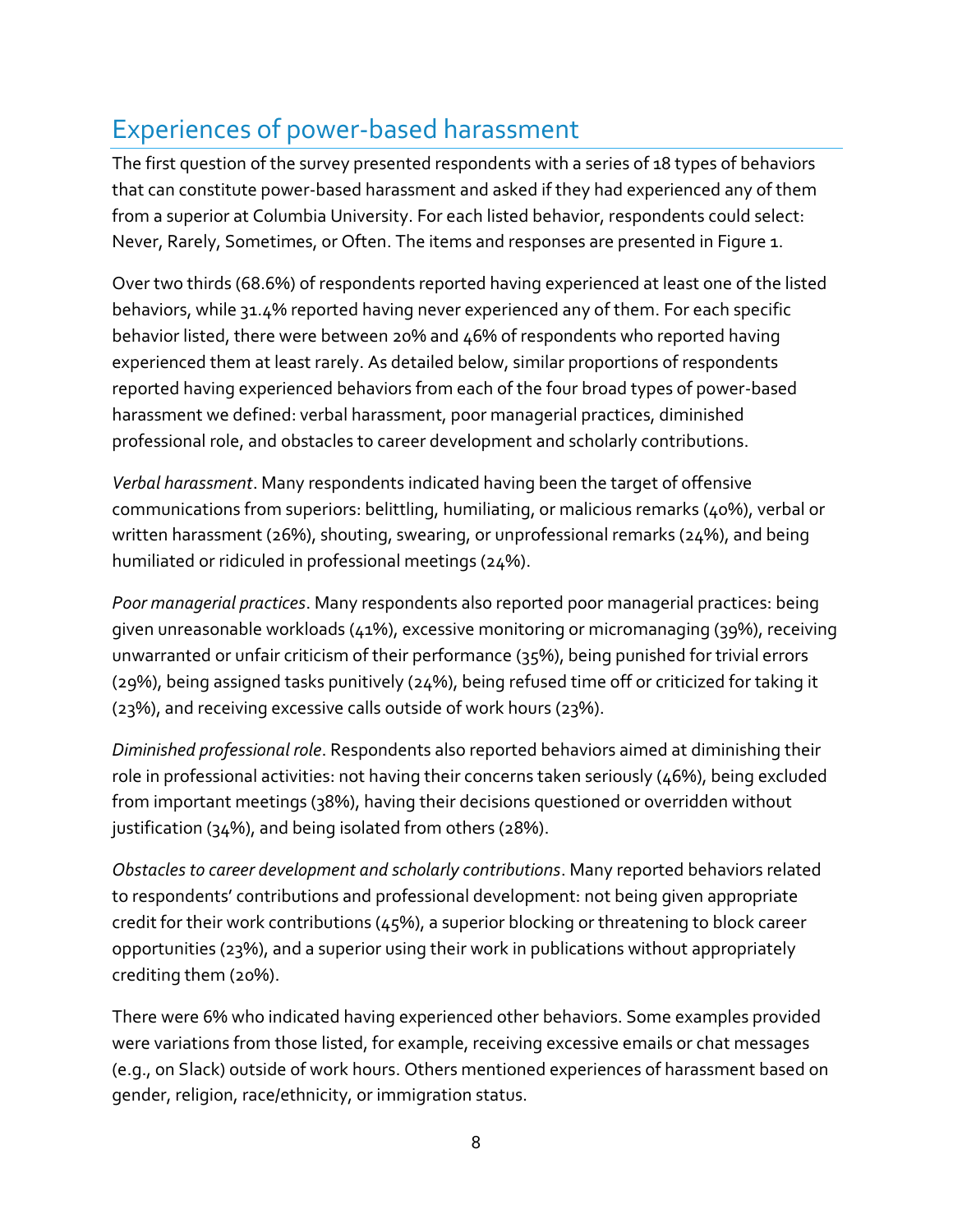<span id="page-9-0"></span>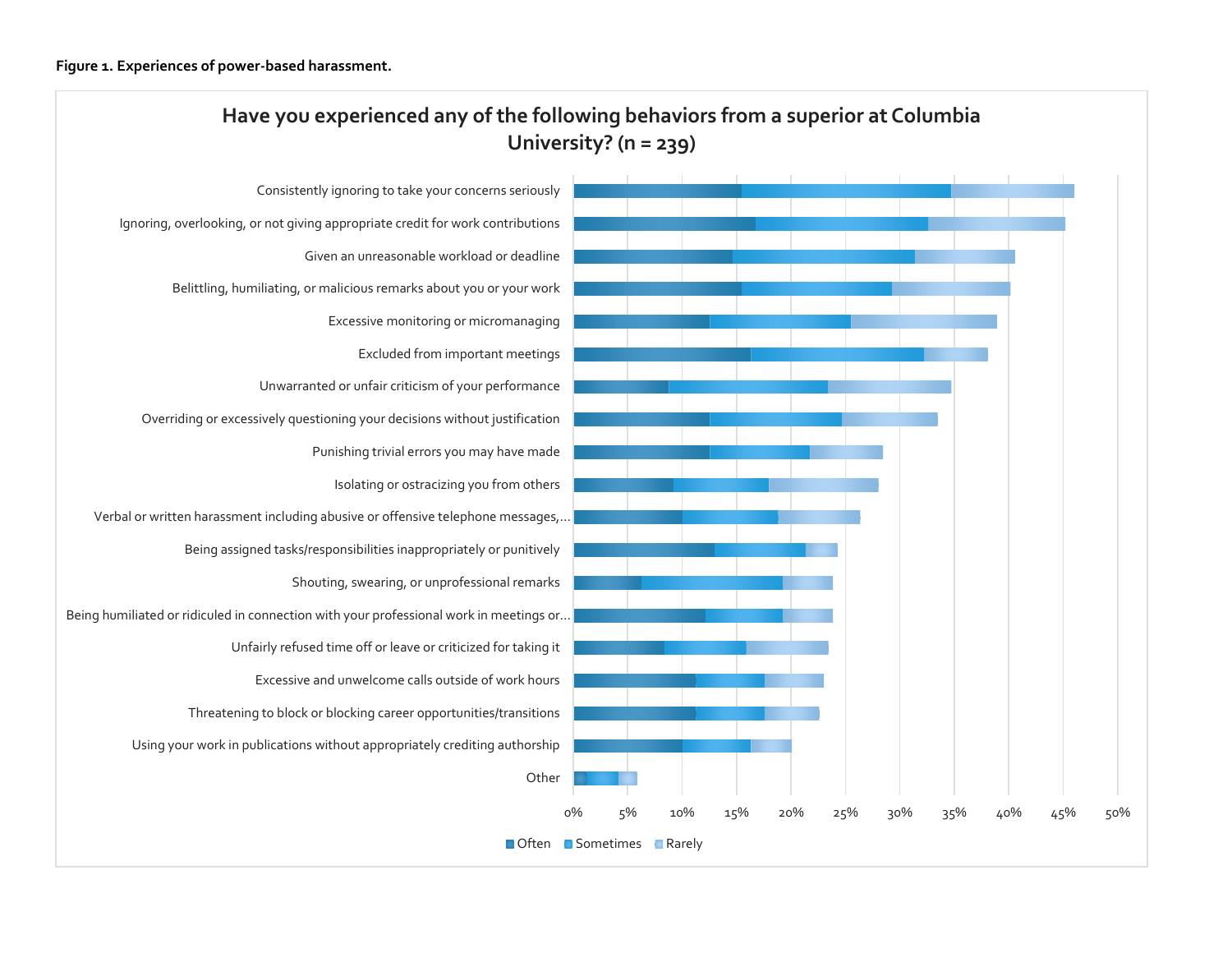There were some differences across respondents' characteristics when comparing those who had never experienced any of the behaviors to those who had experienced any of the listed behaviors at any frequency [\(Figure 2\)](#page-10-0). A higher proportion of women than men reported experiencing any of the listed behaviors (74% vs. 63%). Respondents who were LGBTQ+ identified also reported these behaviors in a slightly higher proportion than those who did not identify as such (72% vs. 67%). The proportions who experienced any of the listed behaviors was also different across racial/ethnic groups, though some of these groups included very few respondents. Both respondents who identified as Black had experienced some of the listed behaviors, as well as 75% of the 121 who identified as White, 71% of the 14 who identified as Latinx, 68% of the 19 who identified as multiracial, 55% of the 60 who identified as Asian, and 40% of the 5 who identified as Middle Eastern. Having experienced power-based harassment did not differ based on being an international scholar.

<span id="page-10-0"></span>

**Figure 2. Experiences of power-based harassment based on respondents' characteristics.**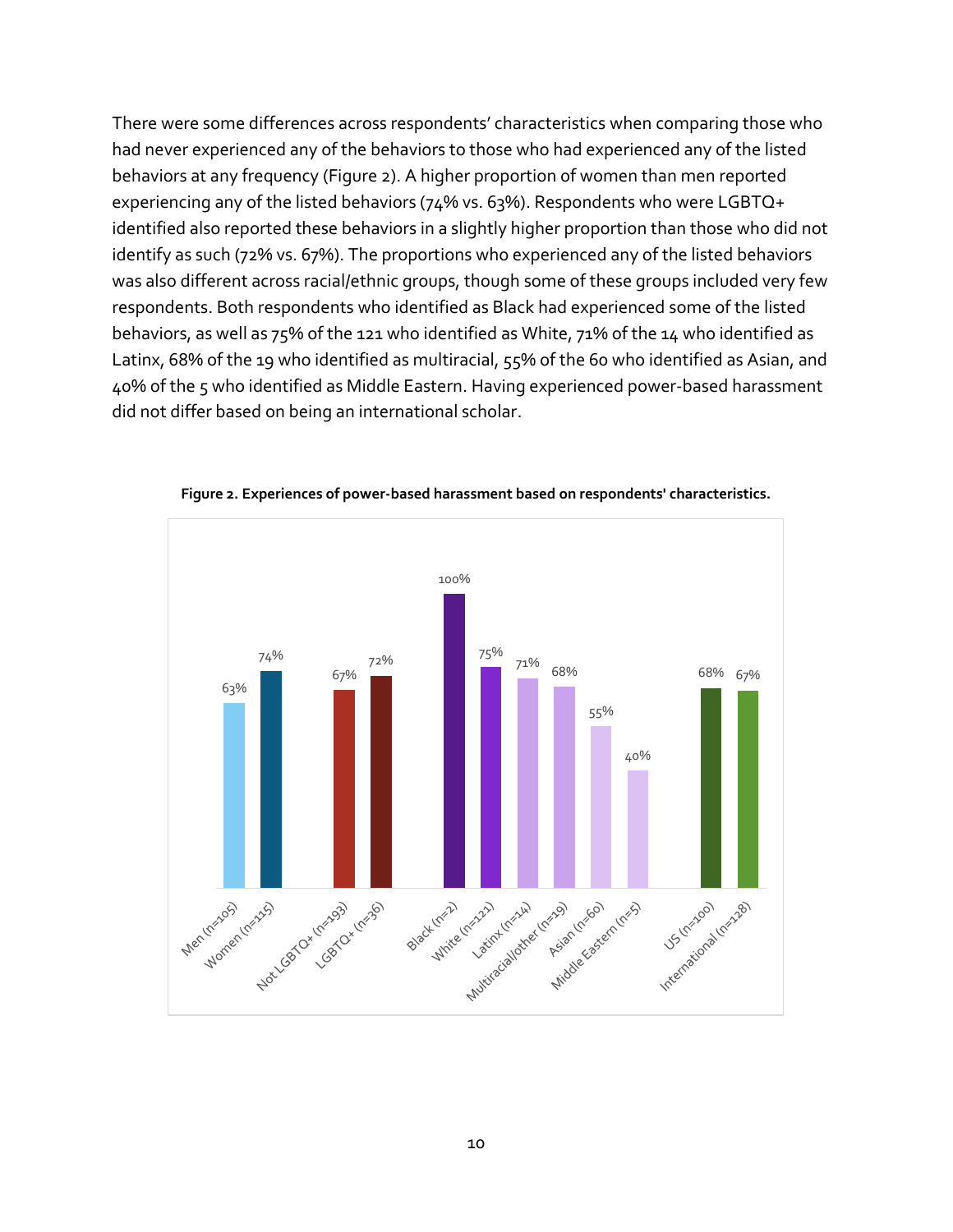[Figure 3](#page-11-0) shows that respondents who were in the upper age group (35 years or older) reported having experienced any of the listed behavior in much higher proportion than those who were under 35 years old (76% vs. 61%). Those holding the title of Associate Research Scientist were also more likely to report any of the behaviors than those who held one of the postdoctoral titles (74% vs. 64%). Respondents who had been in a postdoctoral/ARS positions at Columbia for more than 3 years also reported experiences of power-based harassment in much higher proportion than those who had been in such a position for less than 3 years (80% vs. 62%).



<span id="page-11-0"></span>**Figure 3. Experiences of power-based harassment based on age, title, and length of time at Columbia.**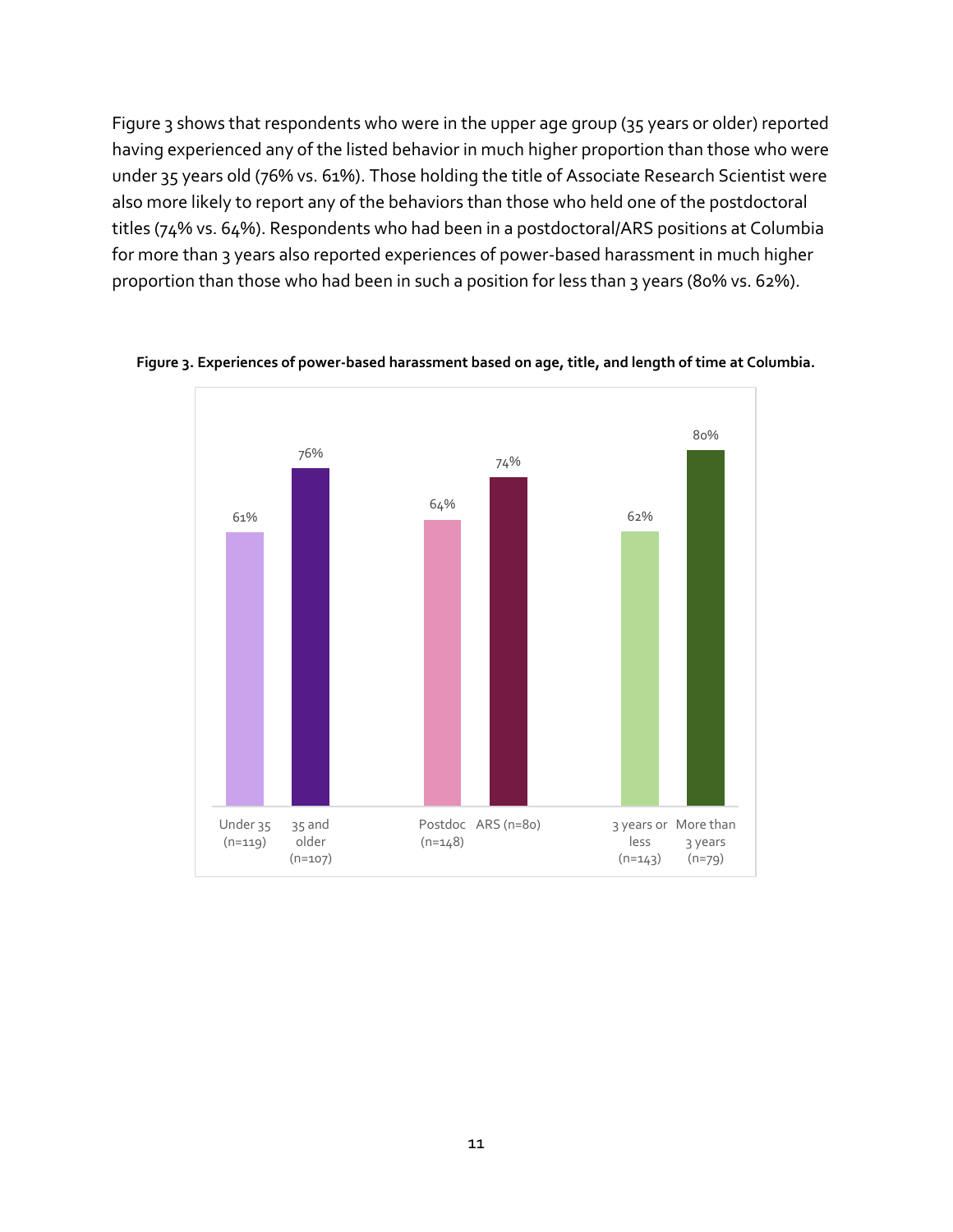## <span id="page-12-0"></span>Impact of power-based harassment and reporting experiences

The 164 (68.6%) respondents who had reported experiencing at least one of the listed behaviors were asked about the impact they thought power-based harassment had on themselves, and about any steps they had taken to address the issue.

We suggested a list of impacts that power-based harassment could have, and [Figure 4](#page-12-1) lists them from most to least endorsed. Impact on psychological well-being seemed high as about half (49%) reported a loss of self-esteem, and the same number indicated detrimental effects such as anxiety or depression. Power-based harassment also seemed to impact productivity and professional development: 49% said they had felt unable to focus on the work they had to do, 42% felt their career progression had been hindered, and 27% had chosen not to pursue some professional activities. These experiences also seemed to lead to avoidance: 24% said they took time off to cope or avoid bullying, 19% said they tried to spend their time off campus or in outside professional activities, and 14% said they had to change their research lab, center, or department. Finally, respondents seemed to dissociate themselves from the work: 40% said they withheld their opinion about work, and 18% said they let unethical or non-rigorous research practices happen to prevent being the target of bullying.



<span id="page-12-1"></span>**Figure 4. Impact of power-based harassment.**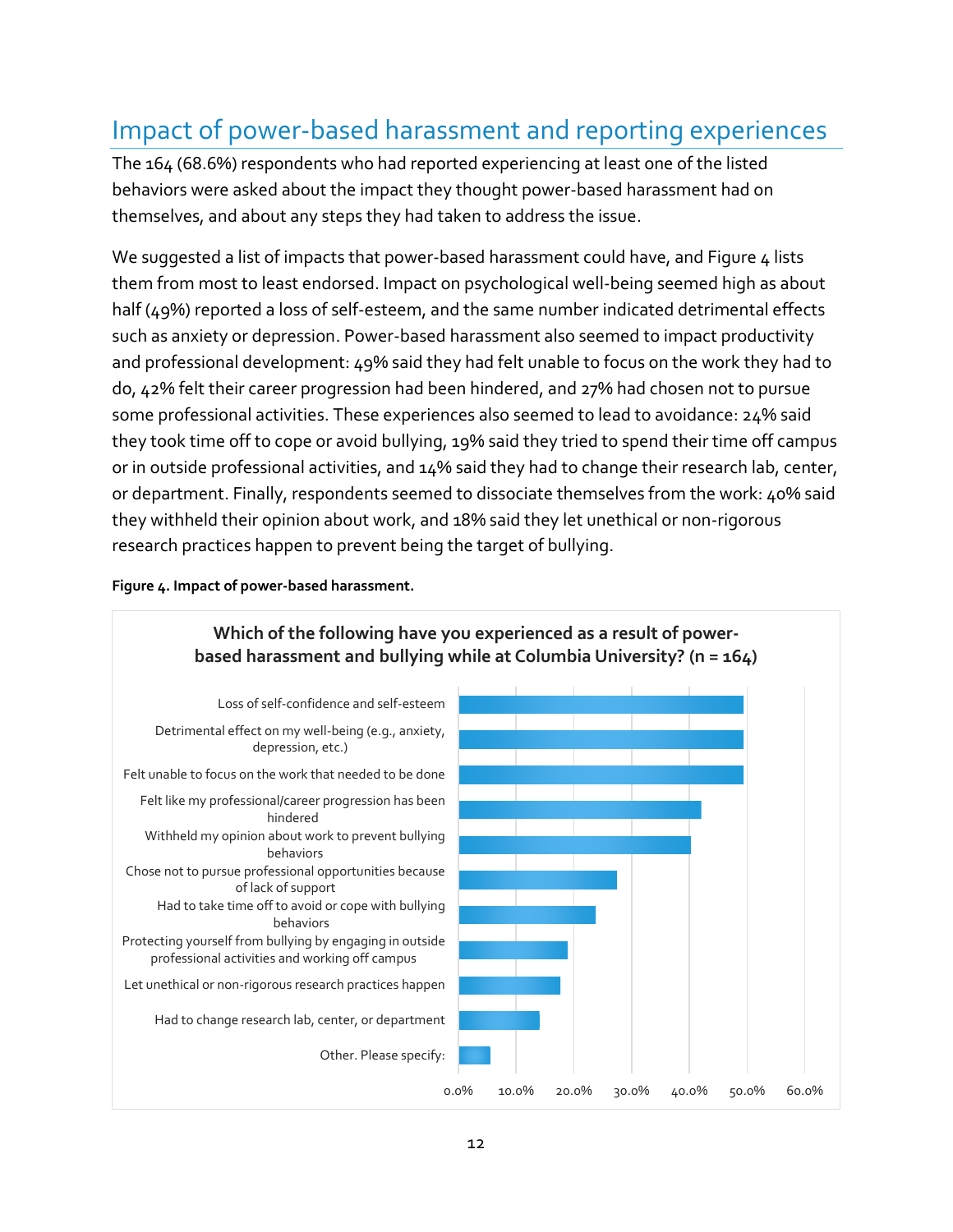We then asked respondents who indicated having experienced any form of power-based harassment if they had discussed the issue with anyone at Columbia University (Figure 5). Few had done so: 19% said they had discussed it with faculty members, 10% had brought the issue up to the Ombuds office, 9% to their department chairs, 8% to administrators, 5% to the Office of Postdoctoral Affairs, and very few discussed it with other university offices. Combining all answers, 27% indicated having discussed their experiences of power-based harassment with any of the people or offices listed in [Figure 5.](#page-13-0)

<span id="page-13-0"></span>

#### **Figure 5. Experiences of reporting power-based harassment.**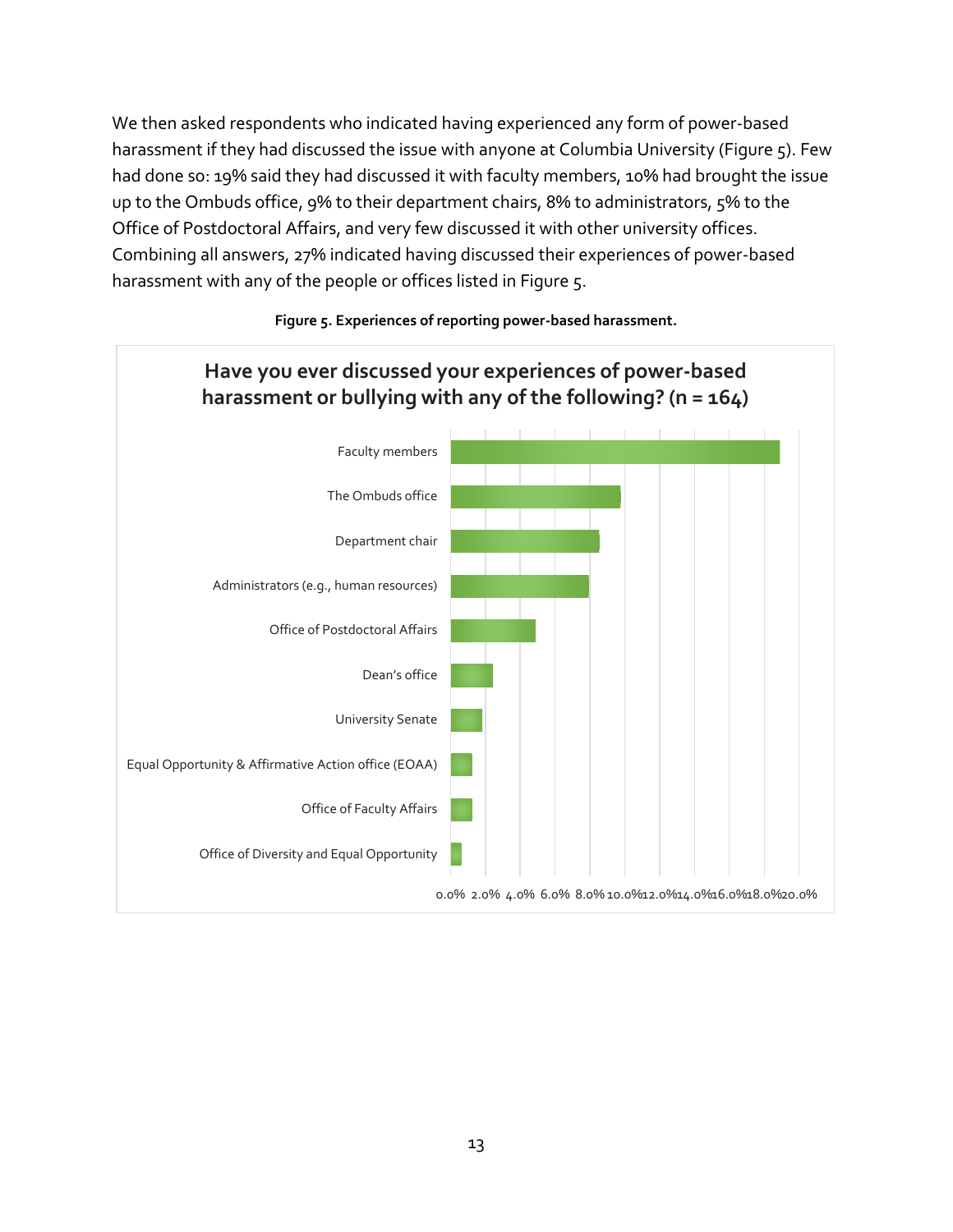In open-text survey answers, respondents further described their experiences of power-based harassment, how it had impacted their well-being and careers, and what they had done, if anything, to try to address the issue.

As shown in [Table 2,](#page-14-0) respondents described a wide range of power-based harassment behaviors from their superiors at Columbia University. Some respondents talked about being expected to work during the day, night, and weekend without taking time off, and having to respond to work communications at all times. If they tried to maintain a work-life balance, they described being punished for it by receiving disparaging comments or being excluded from professional activities. Respondents also expressed receiving criticism about their work that was unfair or delivered in a humiliating way. They described receiving such comments both in one-on-one settings (where there were no witnesses) and in public settings (where it was disguised as professional critique). They also expressed how trying to talk about these issues with perpetrators only exacerbated them.

Respondents described impacts on their professional development such as their superiors taking credit for their work or blocking them from promotion. The impact of power-based harassment on well-being was also clear in these responses and others presented in the following parts of this report; at the extreme, one respondent admitted to having contemplated suicide.

#### <span id="page-14-0"></span>**Table 2. Respondents' comments about experiences and impact of power-based harassment.**

*"Asked to work day and night and on weekends based my single status. Unfairly criticized for not producing useful data. Humiliated for having a weak background and 'not performing well.' All these happened during one-to-one conversations; publicly, everything looks fine. I had a really dark time for a period, and even thought of committing suicide."*

*"Humiliating me publicly in meeting, always about my professional work, so any harassment could be considered professional critique."*

*"Yelling at lab, constantly ignoring my comments, sending overwhelming number of emails, arranging meetings without checking my time and accusing me if not attending, spreading false statements to collaborators."*

*"Telling me it is all my fault when I try to talk about these things. Telling me I am too passive, but when I stick up for myself with them, telling me I am "unprofessional" and cut me out of collaborations. Constantly uses my work and presents it as their own."*

*"Made to feel irresponsible when returning from time off."*

*"Not given leadership roles that others receive. Delayed career progression and promotion from absent supervisor."*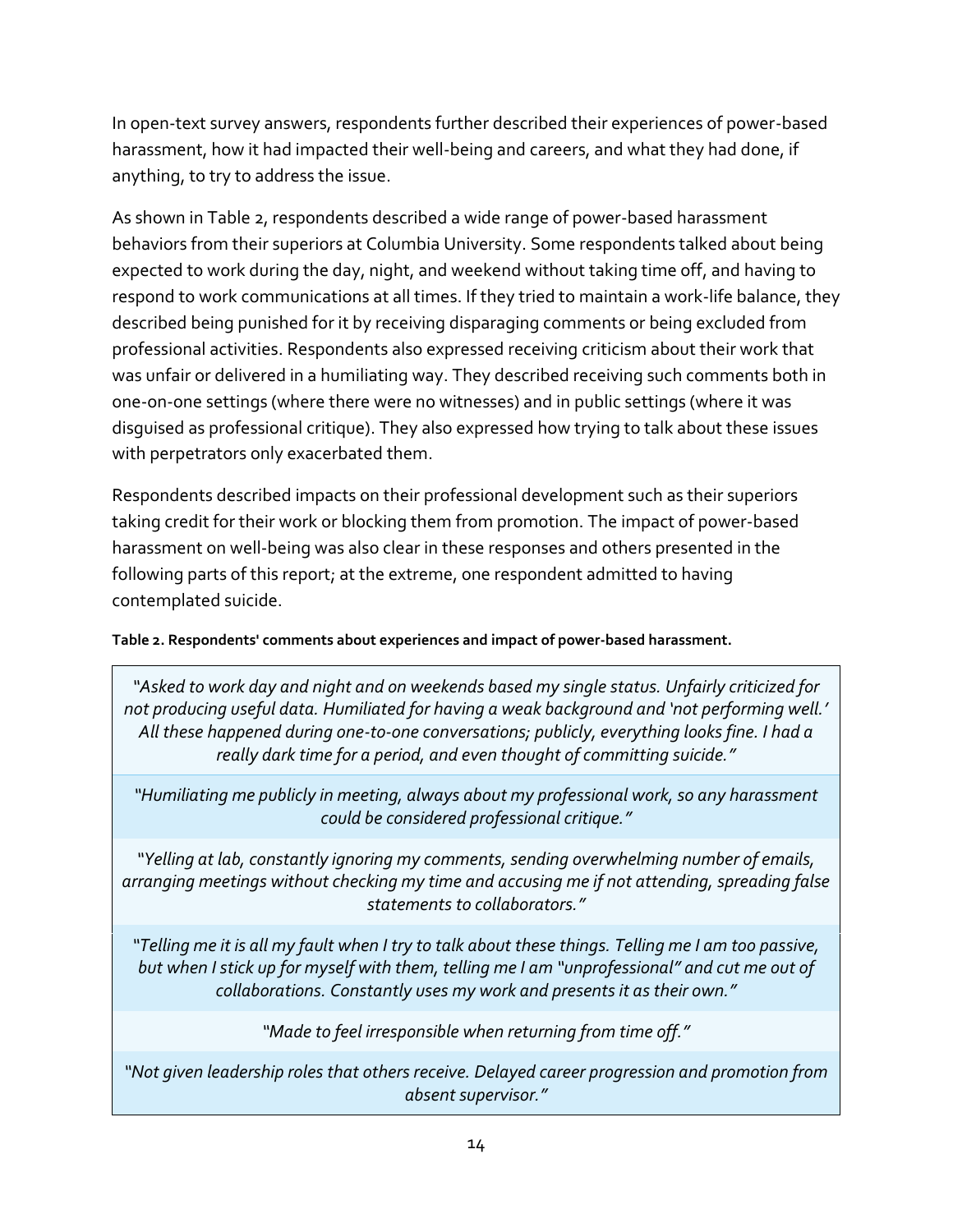Respondents who described their experiences of reporting power-based harassment generally conveyed that it had not resolved the issue [\(Table 3\)](#page-15-0). Some of them described having conversations with people at the Ombuds and other university offices such as Postdoctoral Affairs and Faculty Affairs, but said that no action had been taken to try to address the issues. Some said that the problem only got worse, and that nothing had been done to try to prevent others from experiencing such behaviors.

Respondents who described a positive outcome out of consulting with other people also told how they had to be proactively involved in finding a resolution. That is, the university offices provided them with input on how they could work to improve their situation, and the respondent had to work to resolve their issues, for instance, by reaching out to other faculty members or by addressing their concerns with their problematic supervisor.

#### <span id="page-15-0"></span>**Table 3. Comments about reporting power-based harassment.**

*"Nothing was done. On the contrary, the bully was protected all along the multiple accusations. I had to end up leaving the lab. Many more came after me and suffer the same behavior."* 

*"I submitted a complaint against a senior faculty member about power-based harassment I was experiencing. Some high-level administrators read my complaint and spoke with me about it. I was interviewed by two lawyers working for the university. As far as I know, the university took no further actions regarding my complaint."*

*"Someone had a conversation with the PI about how to be a good mentor, which the PI knew was because of me. It made the situation worse."*

*"It has taken months since I reported my work bullying issues and I am not sure if my career will proceed."*

*"I went to the Ombuds office to help me navigate the situation and consulted with the Office of Postdoctoral Affairs to get some insight. I basically took it to my own hands and tried to network outside of my lab to find another research team who did not work with my harassing PI's team. This was during a 2-year period which ruined my mental health and substantially hindered my career progression."*

*"I brought in other faculty members to provide input on my work and have included them in many of my meetings with my advisor. Their presence and positive opinions have added pressure on my advisor to limit his disparaging remarks."*

*"Sought Ombuds office then Office of Faculty Affairs. I found incredible support and it was very nice to be listened to. I have talked to the bully faculty, who then apologized."*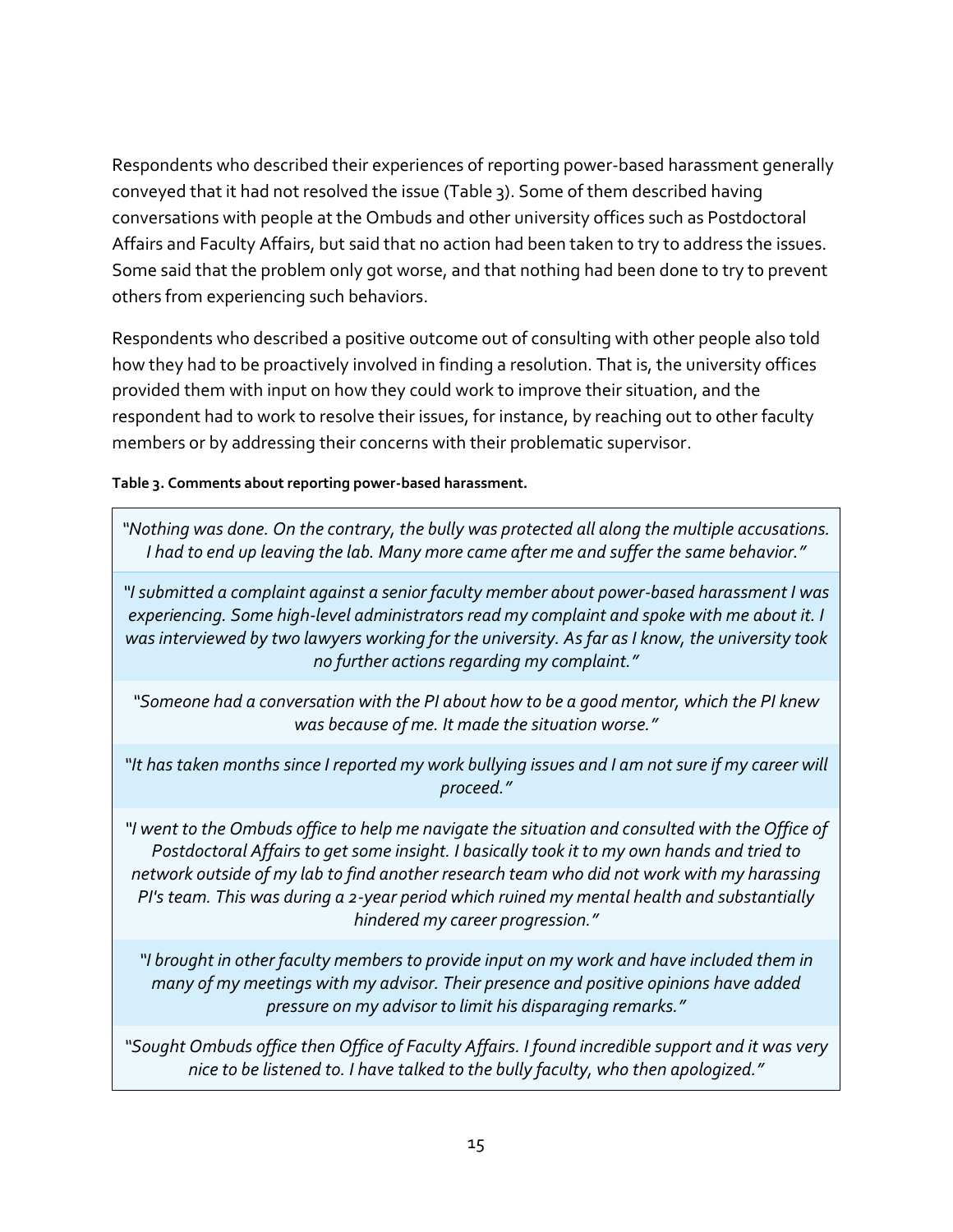Many respondents expressed how they felt unable to address their issues of power-based harassment with anyone at the university. The only solution for some was separating themselves from the problematic individuals [\(Table 4\)](#page-16-0). Some of them described isolating themselves as they tried to avoid their harassing superior, others talked about having taken steps to change labs or departments within the university. Many respondents also mentioned their decision to leave Columbia University imminently, some of them also saying they would have to leave academia because their superior might negatively affect their reputation within their field.

<span id="page-16-0"></span>**Table 4. Comments about avoiding perpetrator or leaving.**

| "Isolating myself, feeling constantly afraid to self-advocate."                                                                                                                     |
|-------------------------------------------------------------------------------------------------------------------------------------------------------------------------------------|
| "Avoid mentor to prevent potential issues."                                                                                                                                         |
| "I gave up a higher profile lab where I was not listened to and was not able to do independent<br>research for a much smaller lab that gave me freedom."                            |
| "Leaving academia as too afraid of being sabotaged."                                                                                                                                |
| "I just want to finish my project and leave this insane country where we let people without any<br>managing experience become group leaders just because they're from famous labs." |

Respondents also described several barriers to taking action against problematic superiors [\(Table 5\)](#page-16-1). They conveyed that the risks involved in trying to address the issue outweighed the benefits they might gain from the process. Some felt that the process would be long, stressful, and would risk negatively affecting their reputation more than the one of the problematic superiors. The outcome would also mean job loss for themselves, and possibly for anyone else at a lab if it meant the supervisor would lose their research funding.

#### <span id="page-16-1"></span>**Table 5. Comments about barriers to reporting.**

*"You can go through a long arduous process to prove that you've been treated terribly, but it is humiliating and your fate is decided by the PI's peers. Your work is gone, your reputation gets ruined and you get labeled a problem."*

*"Too afraid of repercussions. If this got back to my supervisor in any way, she would definitely set everything in motion to ruin my career."*

*"Because funding is tied to this person in power, the members of his research group would probably lose their job at Columbia due to lack of funding, which overrides the non-retaliation policy. Therefore, no one in this research group reports bullying and abuse."*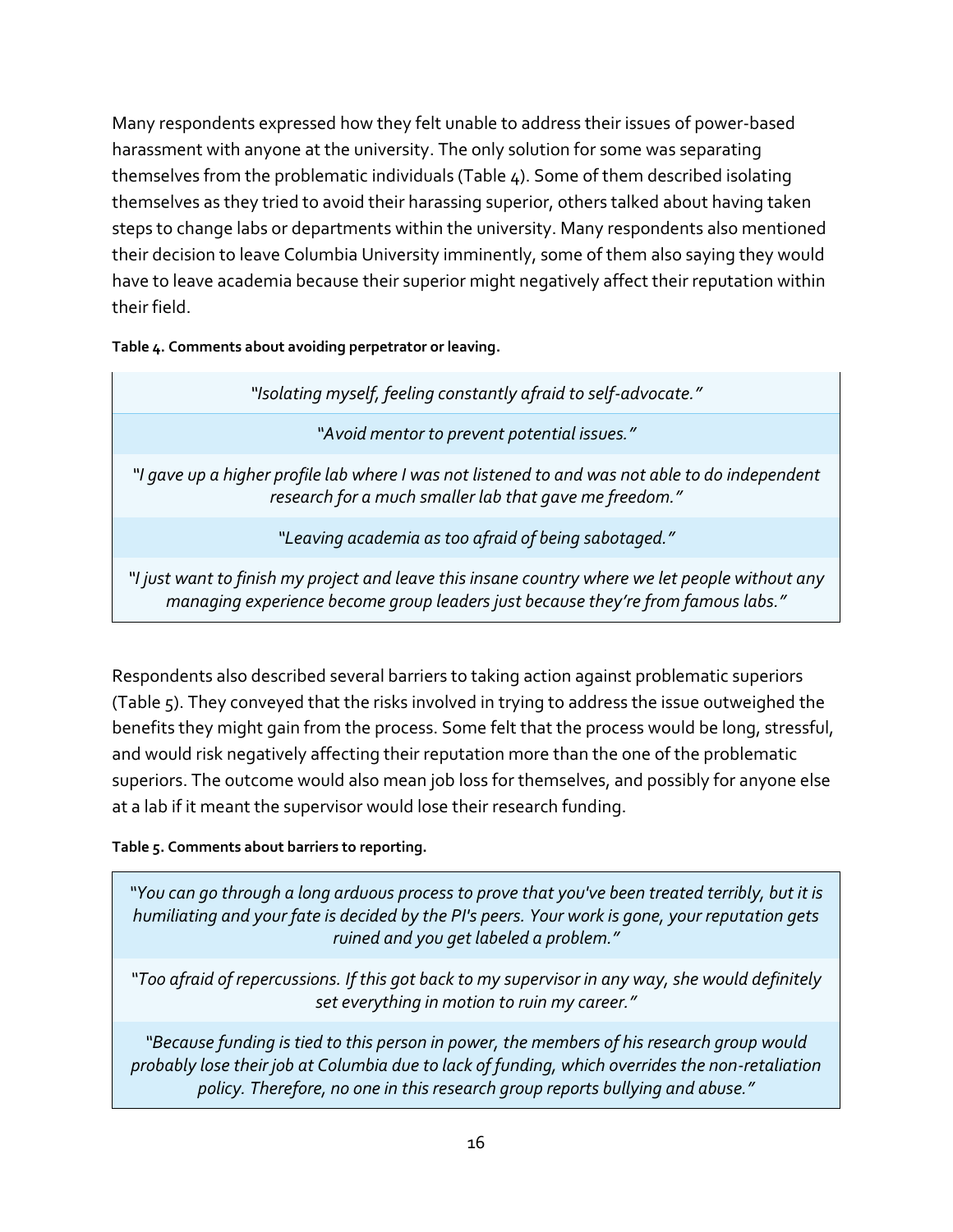*"The emotional toll it would take to try to fight to address it is put wrongly on the person experiencing it. The cost does not equal the outcome, and the outcome is unlikely to be anything that would help the person experiencing the bullying, especially if they are on a job-dependent visa."*

*"I couldn't say anything. I'm an immigrant and I don't have a good network here. I know that I would be blacklisted and retaliated for speaking out."*

There was also a lack of trust in Columbia University in respondents' explanation for not taking action regarding power-based harassment [\(Table 6\)](#page-17-0). They felt like the people who would have to intervene in the issue would always be on the side of the abuser, if they were not themselves bullies. They felt like no Columbia offices would care about protecting them and ensuring that they could keep working there.

<span id="page-17-0"></span>**Table 6. Comments about lack of trust.**

| "I do not trust Deans or Chairs at all for handling workplace harassment and bullying. They are<br>the ones who are mainly involved in bullying."                                                                                                                                                         |
|-----------------------------------------------------------------------------------------------------------------------------------------------------------------------------------------------------------------------------------------------------------------------------------------------------------|
| "The university is not a neutral party that can arbitrate between two employees with a power<br>imbalance. The whole department where these people work has much more invested in the<br>powerful employee than the less powerful one. It is hard for colleagues of the powerful one to<br>take a stand." |
| "People always suggest going to HR or someone higher up in the department, but the chance is<br>that they are on the abuser's side. Everyone is scared of being fired or losing immigration<br>status."                                                                                                   |
| "We all know that any tool that Columbia (or any institution) offers is just to wash their hands<br>of the issue. Those tools are not real, especially for immigrants."                                                                                                                                   |
|                                                                                                                                                                                                                                                                                                           |

*"I don't trust any Columbia office enough to ensure that my complains remain anonymous or to protect me from losing my job."*

In the above responses respondents also described the particular vulnerability of immigrants or international scholars in the face of power-based harassment. For people whose visa was tied to their work at Columbia University, the risk of reporting issues of power-based harassment felt particularly risky, because they would have to leave the country if their position at Columbia ended. Out of all survey respondents, 56% said they were international scholars who had needed visa sponsorship for their postdoctoral position at Columbia University. Of these, 7% indicated that a superior had threatened them not to renew their visa.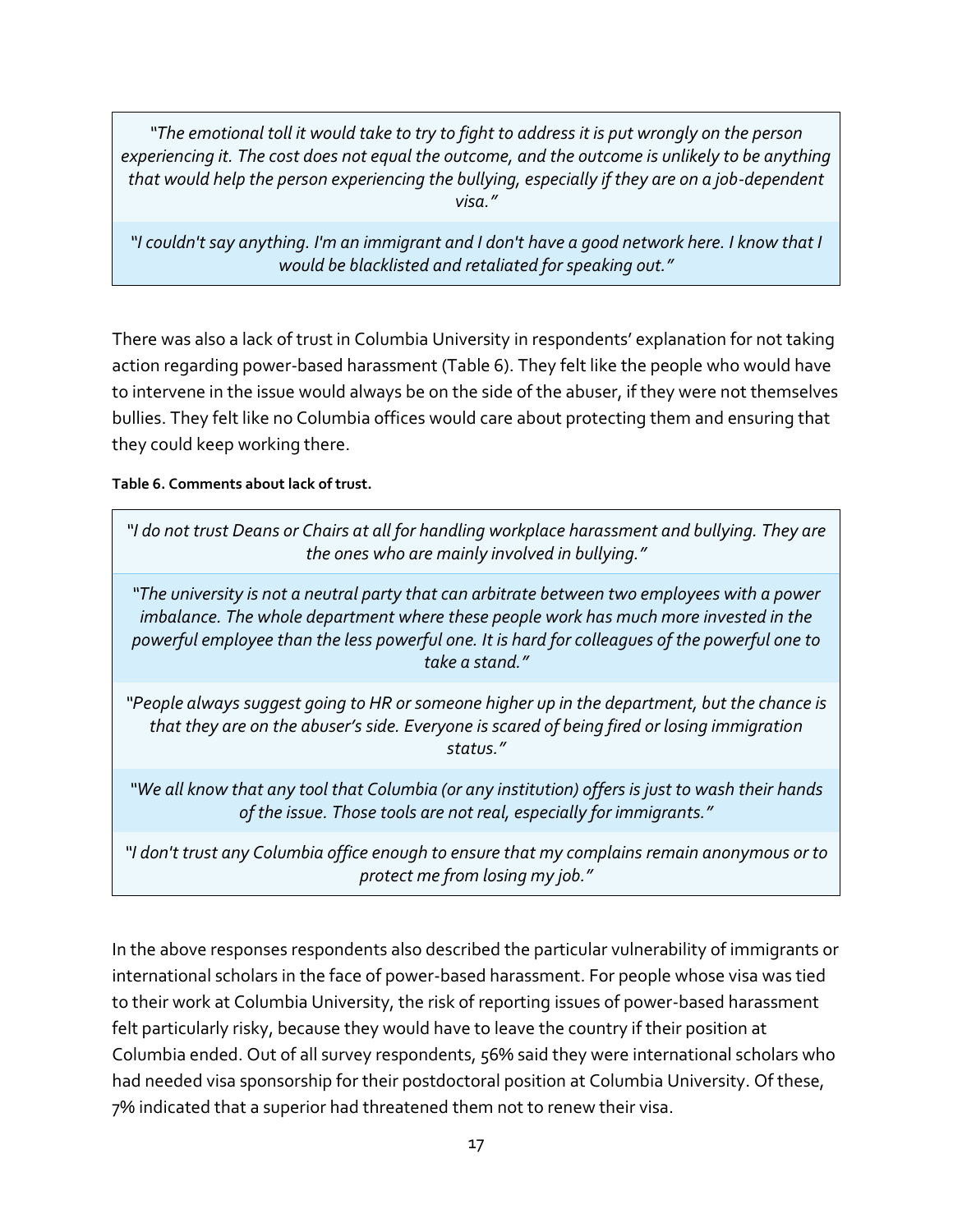## <span id="page-18-0"></span>What the university should do about power-based harassment

All respondents (whether they reported having experienced power-based harassment or not) were then asked about what should be done to address these issues at Columbia University.

As a first question, we asked respondents how important they thought it was for Columbia University to develop a policy to handle power-based harassment and bullying on a scale of 1 (not at all important) to  $\varsigma$  (extremely important). The majority of respondents ( $\varsigma$ 7.0%) felt it was extremely important, and another 28.7% thought it was very important (Figure 6).

<span id="page-18-1"></span>



We then presented respondents with a series of nine possible consequences for perpetrators of power-based harassment or bullying (Figure 7), and asked them how appropriate they would be on a scale of 1 (extremely inappropriate) to  $\zeta$  (extremely appropriate). Requiring perpetrators to take leadership training was the most endorsed solution. Preventing them from taking leadership roles at the department or university level and putting a hold on promotion were also highly ranked. Measures like preventing perpetrators from applying to research funding or requiring them to take a leave of absence were the least endorsed, though still appropriate to at least 40% of respondents.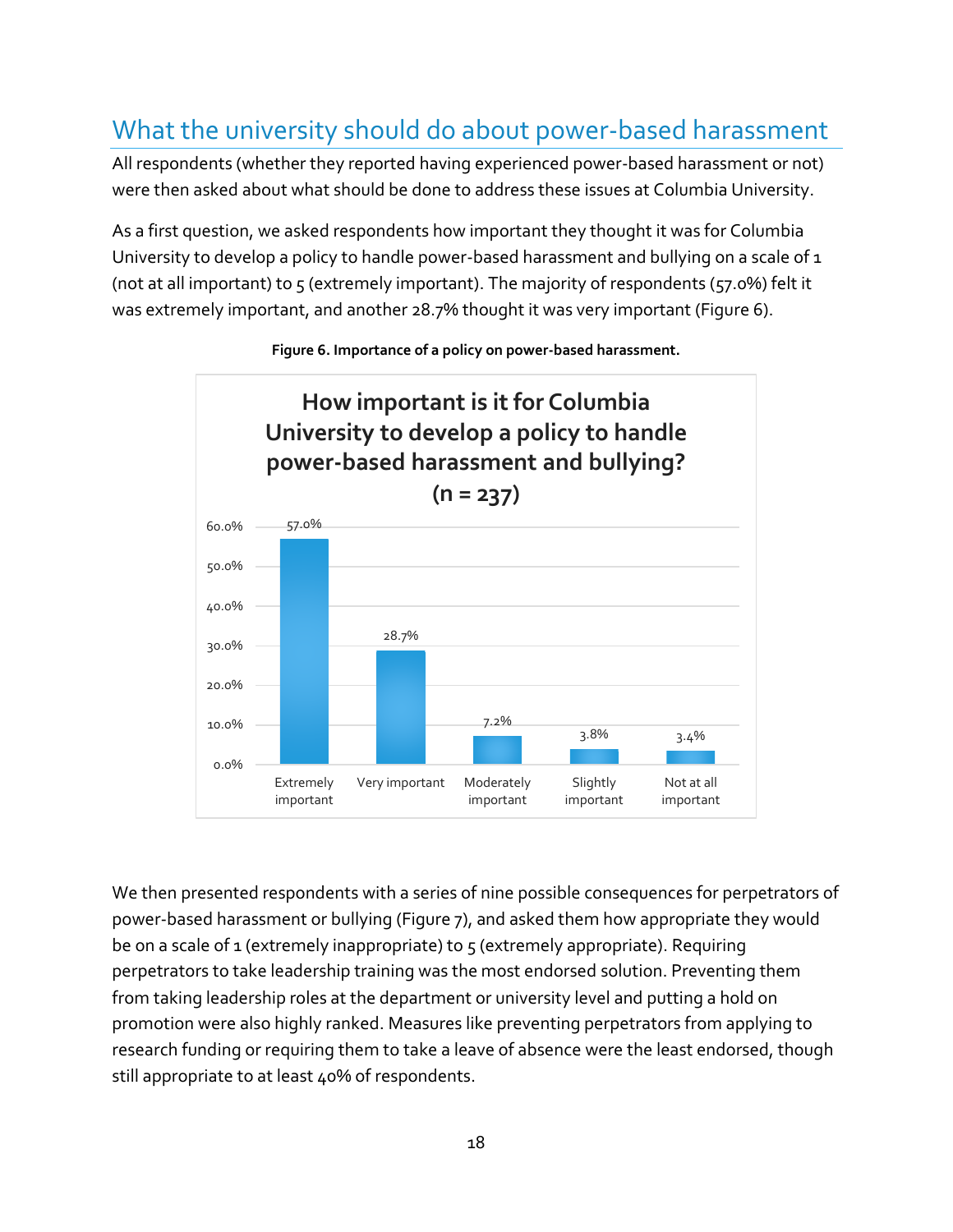<span id="page-19-0"></span>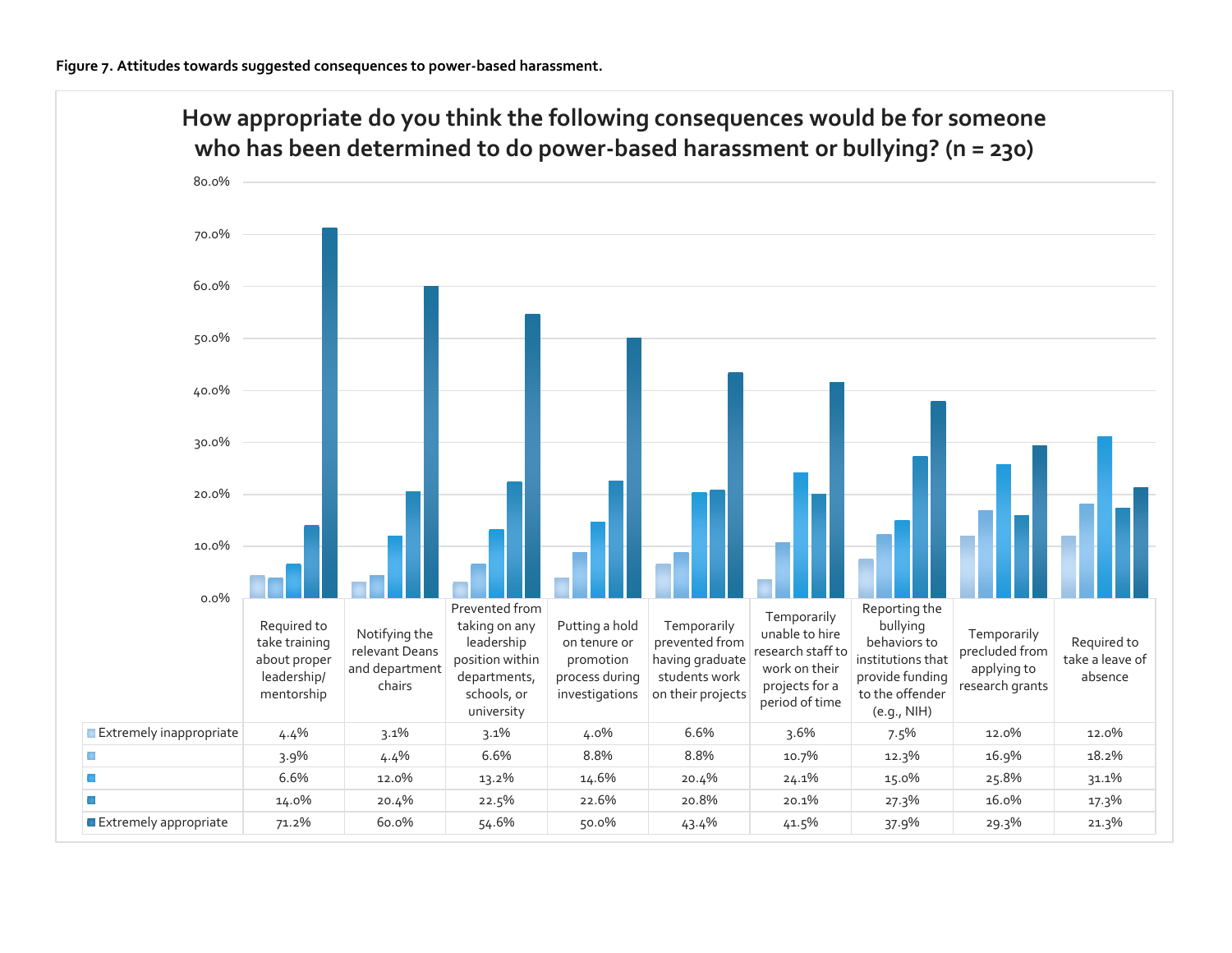Finally, respondents were invited to write any comments they had about the issue of powerbased harassment at Columbia and how to handle it. Many respondents explained that their rating to the items provided above would depend on the severity of the cases, for instance, that they would see some of the most consequential measures (such as requiring a leave of absence) appropriate for the most egregious cases of harassment.

Echoing the responses on the survey items above, respondents wrote about the importance of Principal Investigators and lab leaders receiving adequate leadership training [\(Table 7\)](#page-20-0). They expressed that such training should be required to anyone holding a supervisory position, and suggested that yearly trainings on power-based harassment and bullying (similar to the ones that currently exist about sexual harassment and discrimination) should be required. Some respondents also suggested psychological counseling, recognizing that bullying behaviors are often tied to mental health issues. Respondents also talked about the importance of periodical leadership or mentorship reviews. They mentioned that instructors already receive teaching reviews and staff receive performance reviews, and that it would thus make sense for faculty to receive mentorship reviews. Such reviews should be taken into account in tenure and promotion processes, but also before hiring new faculty. Trainings and reviews were not only to keep people in check, but with the hope that leaders understand how better leadership and mentorship practices would lead to improved productivity and work quality.

<span id="page-20-0"></span>**Table 7. Comments about training and mentorship evaluation.**

*"Yearly mandatory education on bullying might help, similar to the one we have to take yearly for anti-harassment, but designed specifically for lab PIs."*

*"It would be great if all people in management positions (e.g., PIs) would have to take a training on mentorship and being a boss."*

*"Some form of therapy offered by the university for the offender to correct the behavior. Punishment alone may not change the tendency to a certain behavior, which may occur again once the punishment period is over."*

*"Graduate student progress is subject to review and in a sense the faculty's mentorship is also under review at the same time, which provides incentive to the faculty to be fair."*

*"Applicants for PI positions should be questioned not only on their research but also on their understanding of power imbalances, bullying, harassment and mental health."*

*"It is so important to work in a safe and peaceful environment. We produce much better quality research when we feel safe and appreciated."*

*"I wish my supervisor knew some people are functioning better when they do their own research without micromanaging."*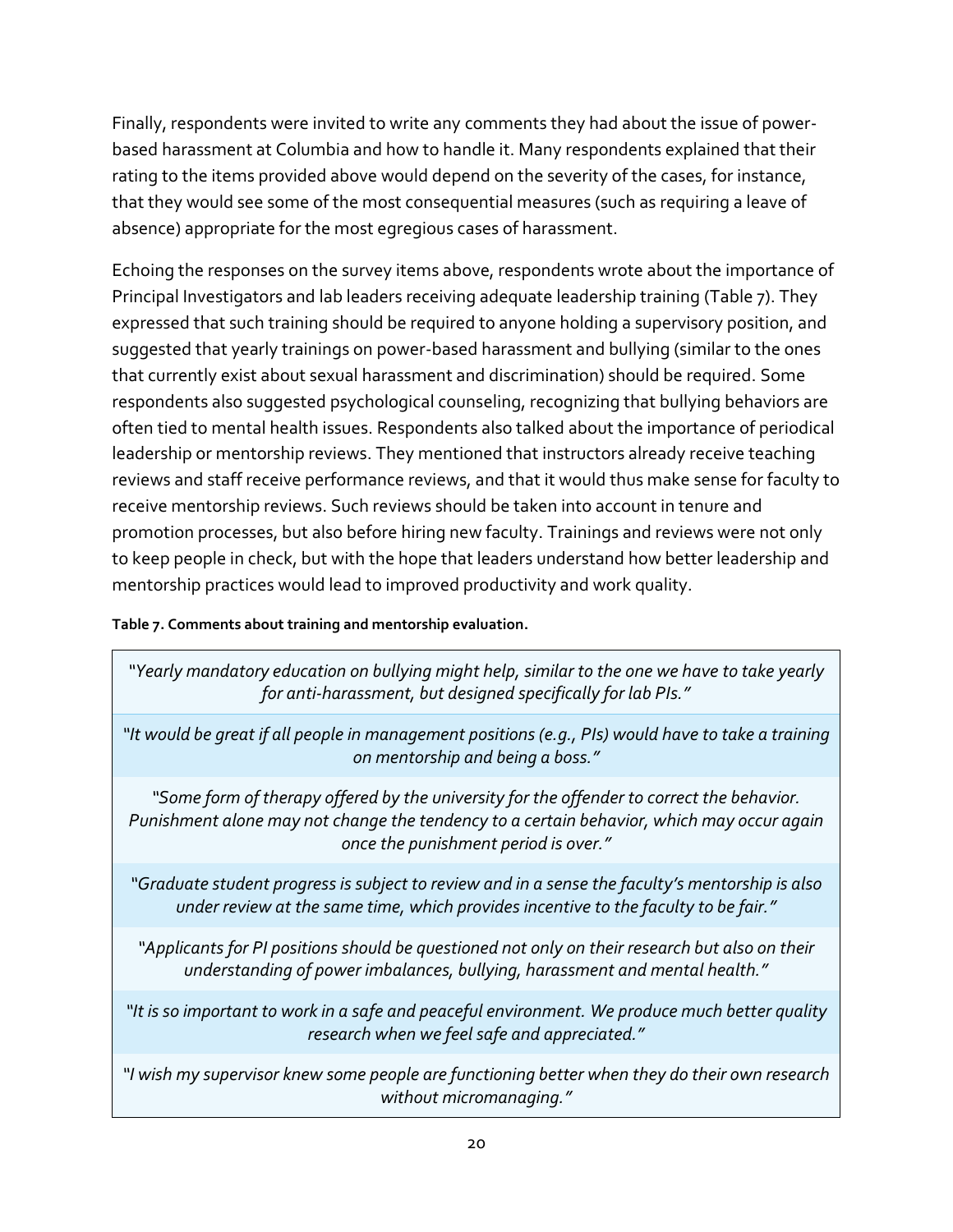Respondents also wrote about their perceived lack of a mechanism for investigating reports of power-based harassment and record keeping [\(Table 8\)](#page-21-0). They felt that allegations of powerbased harassment would be taken more seriously if the people receiving them had a way to know whether other people had made allegations against the same individuals in the past. They also thought that the university should do more, when they receive a complaint, to find out if other people had experienced power-based harassment from the same perpetrator. Respondents also felt that it would be helpful to have a public record of cases of power-based harassment, as it could help trainees make decisions about which lab or department to join.

#### <span id="page-21-0"></span>**Table 8. Comments about record keeping.**

*"A permanent centralized record of complaints made and actions taken with respect to powerbased harassment allegations against any PI. Harder to write any one event off if there is a way to document a pattern."*

*"If Columbia actually kept records, they would see that many of their PIs have a history and pattern of bullying and harassing behavior. These are almost never a one-off."*

*"University should conduct a thorough investigation and interview all the people who worked*  with or under the bully. Bullies have patterns; they use the same methods to bully people."

*"In the short term, their actions should be made as public as possible after being shown to be the case. It is because the knowledge of it is kept hidden by Columbia that this is possible."*

In their comments, respondents also emphasized that any remedy put in place to address power-based harassment should take particular care to protect the person reporting [\(Table 9\)](#page-22-0). For instance, transitional funding could allow the victim to remain employed and academically active while they secure another role within the university or elsewhere. They also conveyed that only protecting the victim would not be enough to prevent the perpetrator from continuing their bullying behavior, and that there should be consequences affecting them. Some respondents felt that no measures to try to prevent power-based harassment would have much impact if there were no actual consequences to the perpetrators. Losing privileges such as promotion, the possibility to hire staff and trainees, or to apply for funding, might be the only consequences that would actually resonate with some people to make them feel like they need to change their behaviors.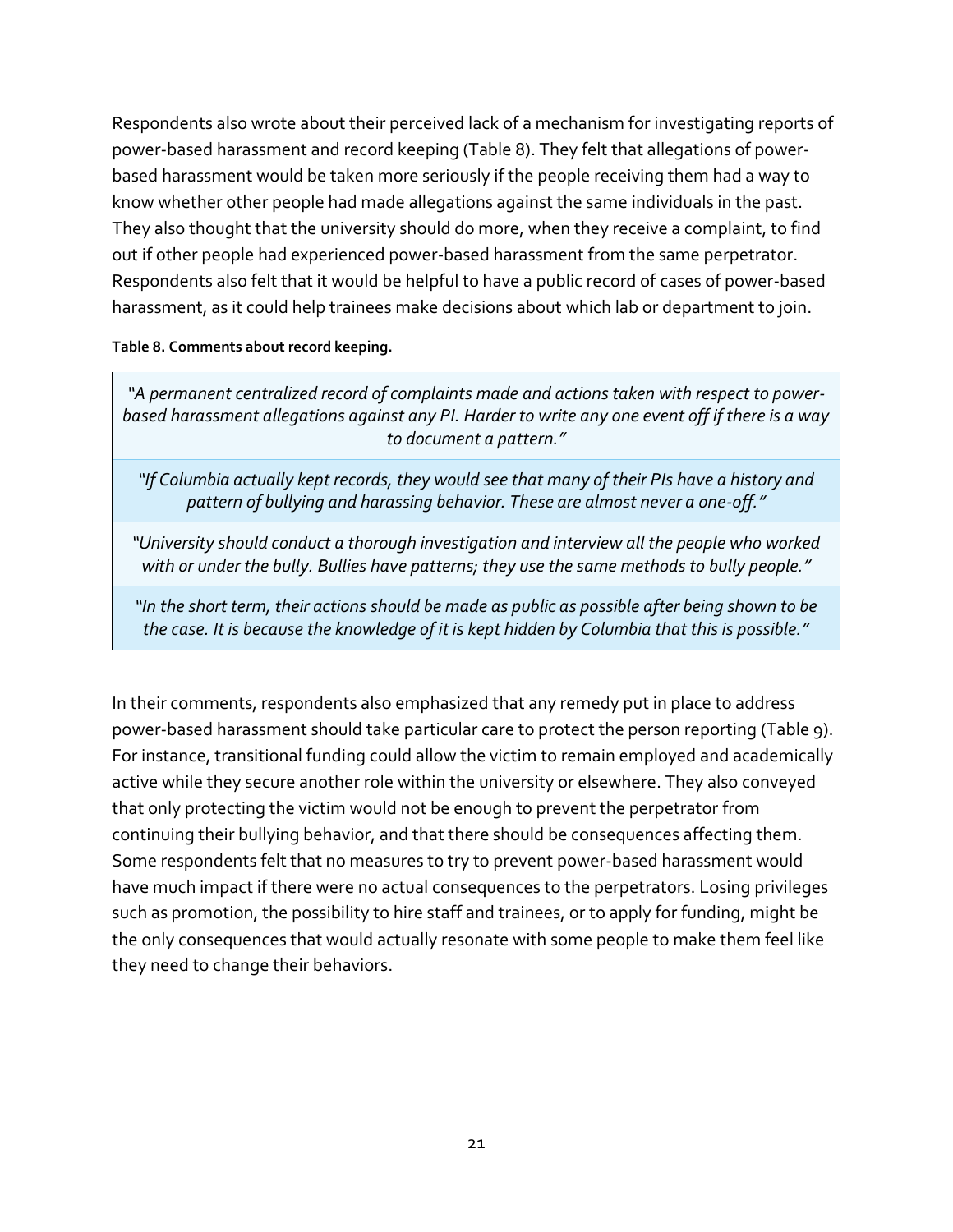<span id="page-22-0"></span>**Table 9. Comments about consequences to perpetrator.**

| "Trying to ensure that the survivor can continue their work without changing fields or research<br>specialty."                                                                                                                                                                    |
|-----------------------------------------------------------------------------------------------------------------------------------------------------------------------------------------------------------------------------------------------------------------------------------|
| "In order to effectively address bullying, the university has to ensure that the bullied person will<br>continue to be funded and employed at the university."                                                                                                                    |
| "There needs to be penalties in place that remove the burden from the victim and place it on the<br>perpetrator. There must be high-stake consequences for the PIs."                                                                                                              |
| "I hope the record would be used in the future for limiting an offender from having future<br>trainees or opportunities for departmental advancement."                                                                                                                            |
| "Trying to ensure that a bully is prevented from becoming a serial-bully by either not allowing<br>them to hire new students/personnel or making it very public that they have been determined to<br>harass previous employees."                                                  |
| "There is no point whatsoever in sending them to training or having them talk to the dean,<br>department chair, etc. But anything that impacts issues related to grants, money, or power are<br>extremely useful since this has become the common language of most universities." |
|                                                                                                                                                                                                                                                                                   |

Respondents also saw the issue of power-based harassment as tied into a broader culture governing academia in general and Columbia University particularly [\(Table 10\)](#page-22-1). For some respondents, policies would not have any lasting impact unless more would be done to address the broader structural and cultural factors that lead to power-based harassment.

<span id="page-22-1"></span>**Table 10. Comments about culture change.**

*"The institution needs to change its culture, reward structures and expectations rather than punishing people who get caught. This is about a centuries-long culture of imperialism which seeps into the fiber of everything in the institution where people's talents are extracted through exploitative labor practices. If change is desired, then the culture, power system and reward structure must change."*

*"I don't see any path to resolving the issues because the entire culture is built on this structure and behavior. Hierarchical power and its use is a fundamental part of Columbia and frankly part of how the university dominates other institutions."*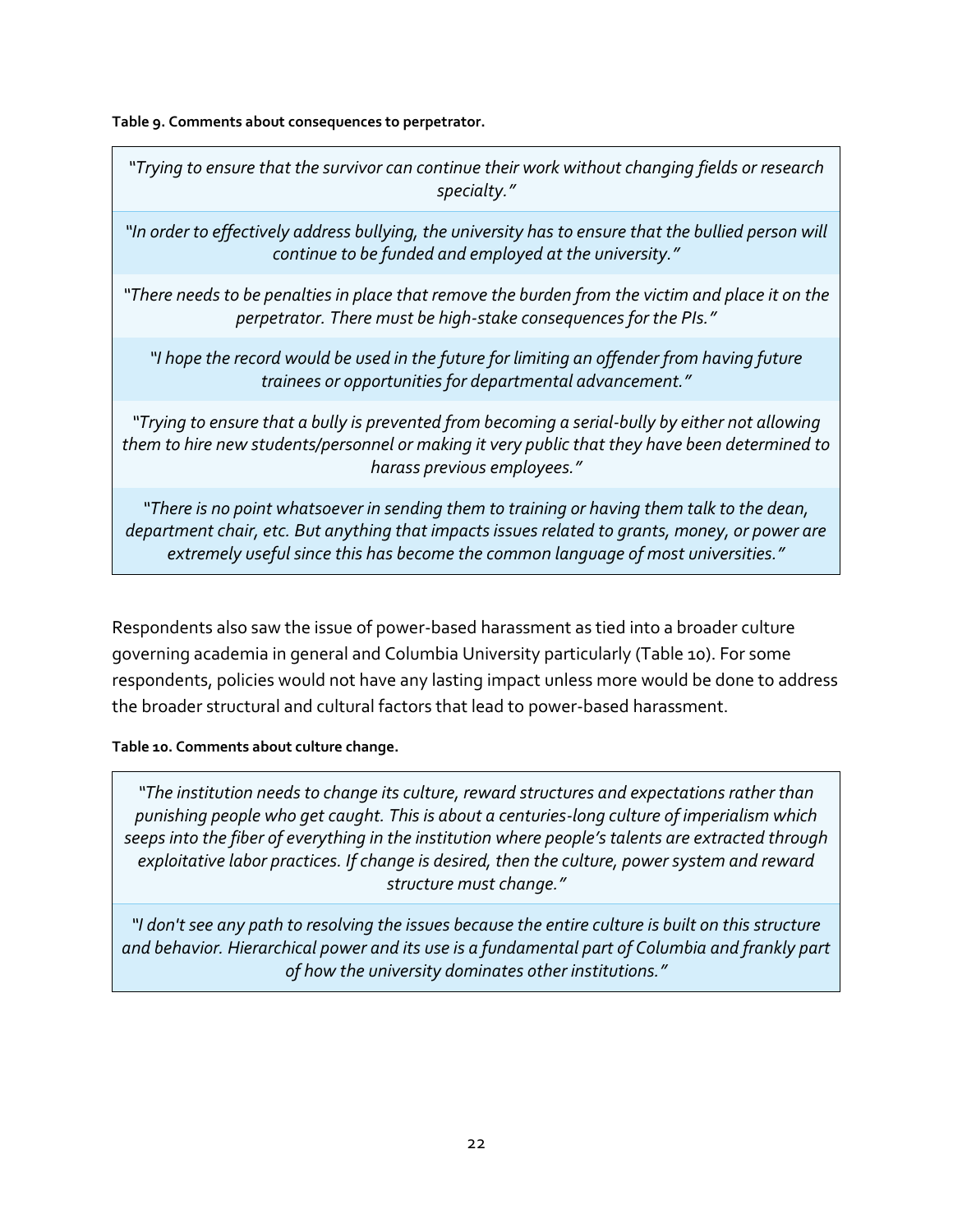## <span id="page-23-0"></span>Conclusion

This survey shows that power-based harassment is a concern at Columbia University. Out of 239 respondents, 164 (68.6%) indicated having experienced at least one form of power-based harassment behavior while in a postdoctoral position at Columbia University. Respondents reported negative impacts of such behaviors on their well-being and their professional development. Those who had experienced power-based harassment generally felt like there were no effective mechanisms in place at the university to address their issues.

Establishing a policy on power-based harassment aims at addressing types of harassment that are not already protected by federal laws because the behavior does not explicitly target aspects of the person such as sex/gender, race/ethnicity, religion, etc. However, our survey results show that power-based harassment is still an issue of diversity, equity, and inclusion. For instance, women reported power-based harassment in greater proportion than men. Though the representation in some racial/ethnic groups was very small, there seemed to be differences in how likely certain groups were to experience power-based harassment, which should be further examined in other studies.

Respondents also expressed in open-text answers that immigrants and international scholars were particularly vulnerable to power-based harassment because of concerns about losing visa sponsorship. Although international scholars did not report power-based harassment in greater proportion than those from the US, they composed the majority (56.1%) of our survey respondents. Only 7% of them reported that a superior had threatened not to renew their visa, but such behavior is extremely problematic. International scholars represent a sizable proportion of postdoctoral workers at Columbia University, and the precariousness of their immigration status creates important barriers to addressing issues of power-based harassment. Columbia University already has a commitment to promoting diversity, equity, and inclusion, and addressing issues of power-based harassment and bullying should be an integral part of this effort.

The results also raise some concern about how postdoctoral workers who spend more time at Columbia University seem more likely to experience power-based harassment. That is, respondents who were in the older age group, who held titles of Associate Research Scientist (which do not have a limited term, like for postdoctoral titles), and who had spent more time in a postdoctoral role at the university reported having experienced power-based harassment in much greater proportion. Of course, spending more time at an institution provides higher odds of experiencing any specific type of behavior, but the results also raise questions about the situation of long-term postdoctoral workers. Associate Research Scientists are more likely to be in a precarious position as their appointments are usually renewed year-by-year compared, for example, to postdoctoral fellowships that might be secured for a few years. Some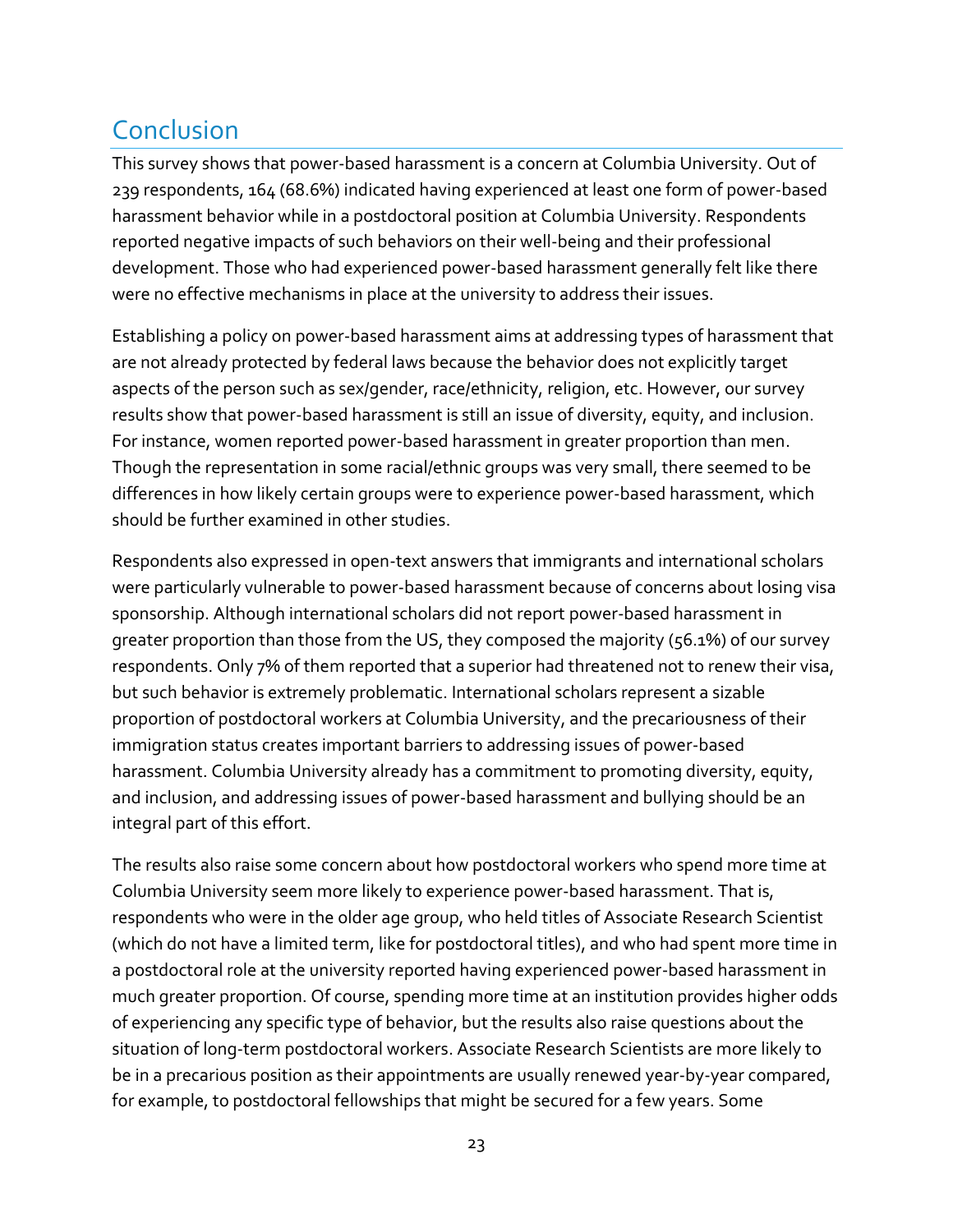postdoctoral positions might also provide better mentorship and professional opportunities, while Associate Research Scientist positions might be perceived as closer to staff roles. Further research should examine how postdoctoral researchers who work at the university in the long term experience power-based harassment and how it could be prevented.

The results suggest multiple ways for Columbia University to address the issue of power-based harassment. Respondents emphasized a lack of mentorship or leadership training. Although better training could help prevent issues of power-based harassment from happening in the future, some respondents emphasized that actual consequences to perpetrators would be a more effective way of preventing such behaviors. Therefore, implementing tools to gradually change the culture surrounding power-based harassment and to improve the quality of mentorship should be done along with establishing a process for reporting, investigating, and adequately acting on specific cases. The policy recommendation of the University-Wide Anti-Bullying Working Group offers solutions that would address the concerns expressed by this survey's respondents. Implementing these recommendations promptly and efficiently could resolve or prevent issues of power-based harassment among postdoctoral workers at Columbia University.

#### **Limitations**

The survey had a relatively small sample size, and responses may not be representative of the experiences and attitudes of the population of postdoctoral workers at Columbia University. Our ability to disseminate the survey invitation was limited by the fact that it was done through union channels. More individuals might have responded if the survey invitation had also been sent through other means, for example, Columbia University communications.

It is possible that the high proportion of respondents having experienced some form of powerbased harassment is due to self-selection bias. That is, people who have experienced powerbased harassment might be more likely to volunteer their time to answer a survey on the topic. However, because one way to handle power-based harassment is to leave the institution, it is also possible that many more people have recently experienced such behaviors at Columbia University, but had already left by the time we conducted this survey. Further, although the survey was anonymous, people who have experienced power-based harassment might have chosen not to answer the survey or some of its questions because of privacy concerns.

Despite limitations, this survey provides important data about the issue of power-based harassment among postdoctoral workers at Columbia University. The work presented here shows that it is possible and important to monitor the experiences and attitudes of the community regarding issues of harassment, which could be done periodically through surveys such as this one.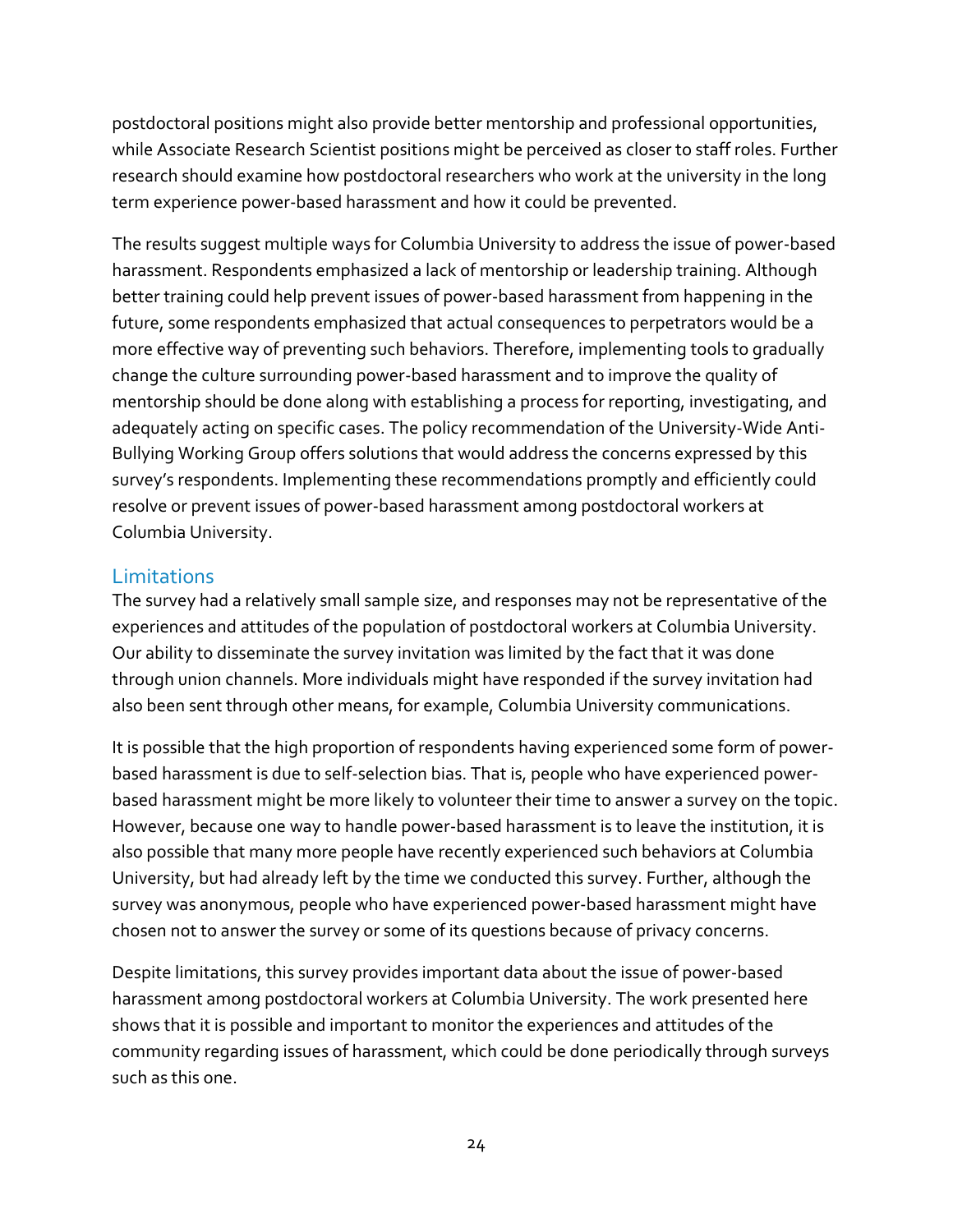## <span id="page-25-0"></span>Acknowledgements

The survey questionnaire was designed collaboratively by the four core members of the CPW Working Group on Power-Based Harassment, with feedback from other CPW members. Étienne Meunier was mainly responsible for the survey implementation, monitoring data collection, data analysis, and initial drafting of this report. All members of the core working group as well as additional CPW members provided feedback on the report. This report and its distribution were discussed and approved in CPW membership meetings.

CPW Core Working Group on Addressing Power-Based Harassment

- Cora Bergantiños-Crespo
- Martá Galán-Diéz
- Étienne Meunier
- Tulsi Patel

Inquiries should be directed to CPW: https://columbiapostdocunion.org/contact-us/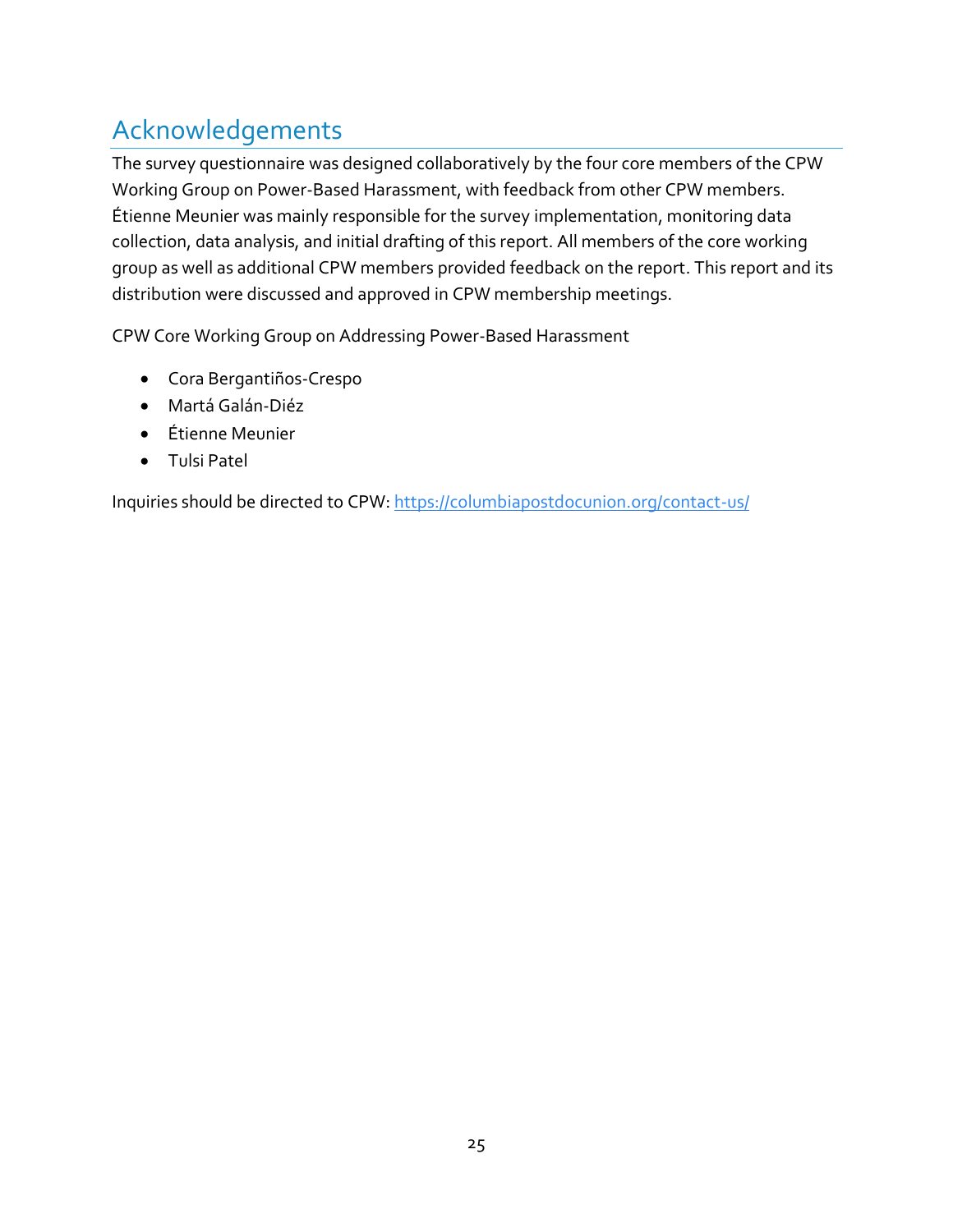## <span id="page-26-0"></span>References and resources

Surveys on bullying or power-based harassment in academia

Beitz, J. M., & Beckmann, C. A. (2021). Psychometric Development of an Instrument Measuring Social Bullying in Nursing Academia: Item Development and Content Validation. *Nurse Educator*, *46*(3), E45. https://doi.org/10.1097/NNE.0000000000000907

DelliFraine, J. L., McClelland, L. E., Erwin, C. O., & Wang, Z. (2014). Bullying In Academia: Results of a Survey of Health Administration Faculty. *The Journal of Health Administration Education*, *31*(2), 147–163.

Giorgi, G. (2012). Workplace Bullying in Academia Creates a Negative Work Environment. An Italian Study. *Employee Responsibilities and Rights Journal*, *24*(4), 261–275. https://doi.org/10.1007/s10672-012-9193-7

Hollis, L. P. (2015). Bully University? The Cost of Workplace Bullying and Employee Disengagement in American Higher Education: *SAGE Open*. https://doi.org/10.1177/2158244015589997

Lester, J. (Ed.). (2013). *Workplace bullying in higher education*. Routledge.

McKay, R., Arnold, D. H., Fratzl, J., & Thomas, R. (2008). Workplace Bullying In Academia: A Canadian Study. *Employee Responsibilities and Rights Journal*, *20*(2), 77–100. https://doi.org/10.1007/s10672-008-9073-3

Articles about bullying or power-based harassment in academia Abbott, A. (2019). Germany's prestigious Max Planck Society conducts huge bullying survey. *Nature*, *571*(7763), 14–15. https://doi.org/10.1038/d41586-019-02052-2

Else, H. (2018). Does science have a bullying problem? *Nature*, *563*(7733), 616–618. https://doi.org/10.1038/d41586-018-07532-5

Gewin, V. (2021). How to blow the whistle on an academic bully. *Nature*, *593*(7858), 299–301. https://doi.org/10.1038/d41586-021-01252-z

Hay, A. (2021). Academic bullying: Mediators hear both sides. *Nature*, *594*(7861), 26–26. https://doi.org/10.1038/d41586-021-01468-z

Mahmoudi, M., & Keashly, L. (2020). COVID-19 pandemic may fuel academic bullying. *BioImpacts*, *10*(3), 139–140. https://doi.org/10.34172/bi.2020.17

Moss, S. (2018). Research is set up for bullies to thrive. *Nature*, *560*(7720), 529–529. https://doi.org/10.1038/d41586-018-06040-w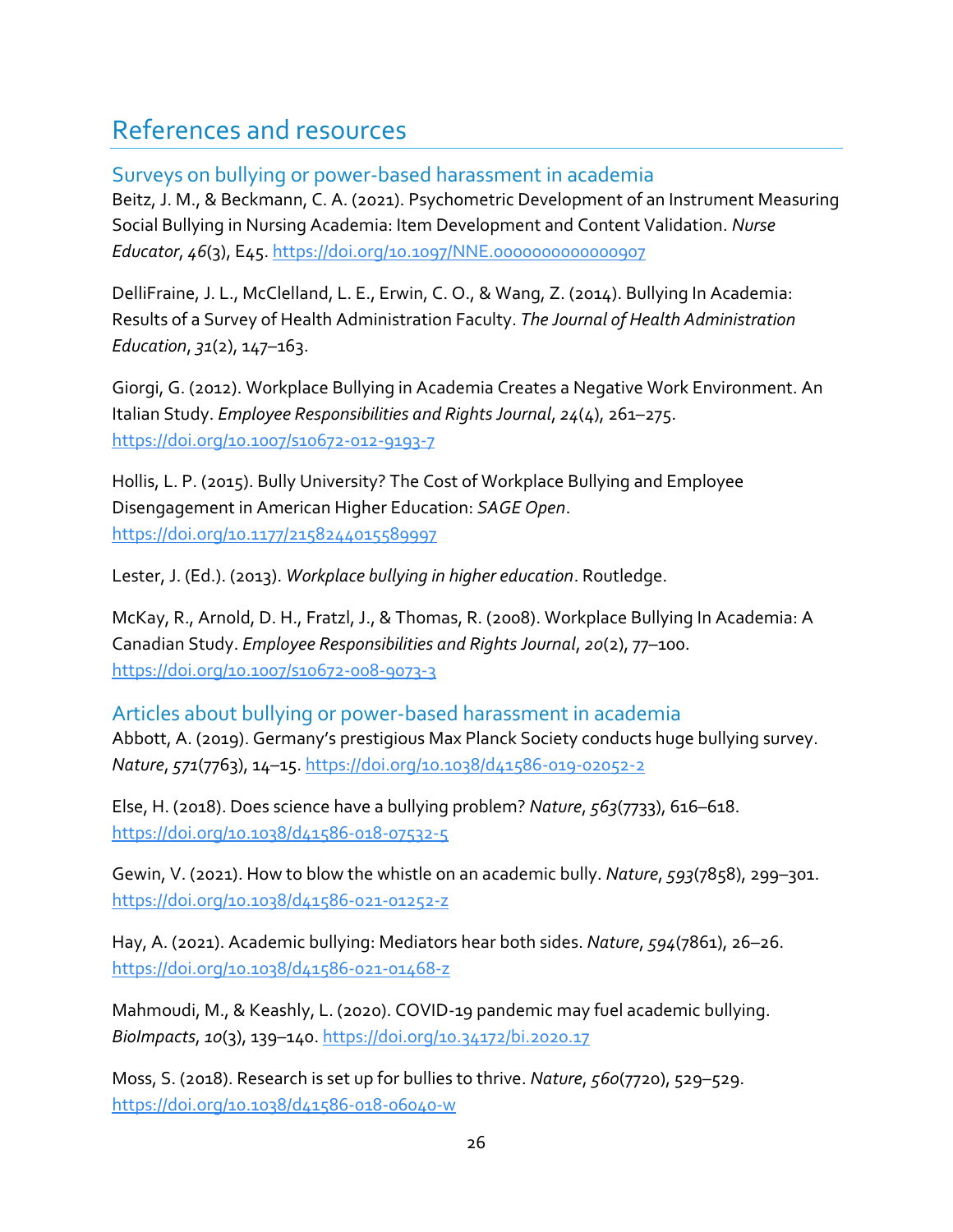Täuber, S., & Mahmoudi, M. (2022). How bullying becomes a career tool. *Nature Human Behaviour*, 1–1. https://doi.org/10.1038/s41562-022-01311-z

Woolston, C. (2019). PhDs: The tortuous truth. *Nature*, *575*(7782), 403–406. https://doi.org/10.1038/d41586-019-03459-7

Existing policies including bullying or power-based harassment National Institutes of Health: https://grants.nih.gov/grants/policy/harassment.htm

Wellcome Trust: https://wellcome.org/grant-funding/guidance/bullying-and-harassmentpolicy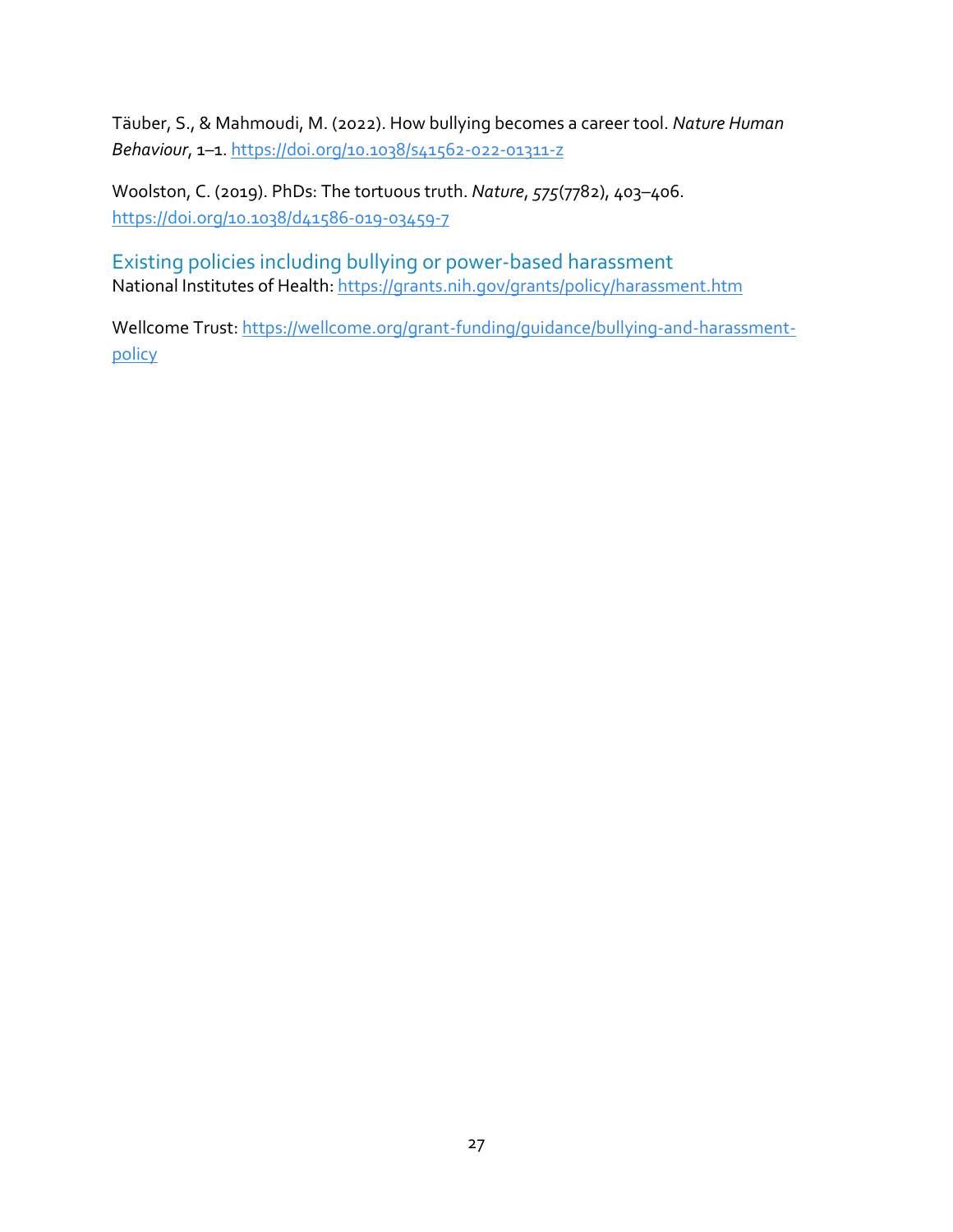## <span id="page-28-0"></span>Appendix – Survey Questionnaire

Columbia Postdoctoral Workers-UAW Local 4100

Working group on power-based harassment and bullying

We are inviting all postdoctoral workers and associate researchers at Columbia University to participate in this survey. The objective of the survey is to understand the experiences of postdoctoral workers with power-based harassment and bullying in the workplace and their interest in different solutions to this issue. The results will help the university-wide working group on power-based harassment proposing policy recommendations for Columbia University.

This survey is anonymous: we will not ask for your name or other personally identifying information. Taking this survey is voluntary and you will have the option to leave any question unanswered. Your contact information will not be associated with your responses. Only the four members of the union's working group on power-based harassment and bullying listed below will be able to access the anonymous data for analysis.

If you have any questions about the survey, you can reach out to any one of the union members participating in the university-wide working group [contact information provided].

The survey will take approximately  $5 - 10$  minutes to complete.

- 1. Do you agree to complete this survey?
- Yes
- No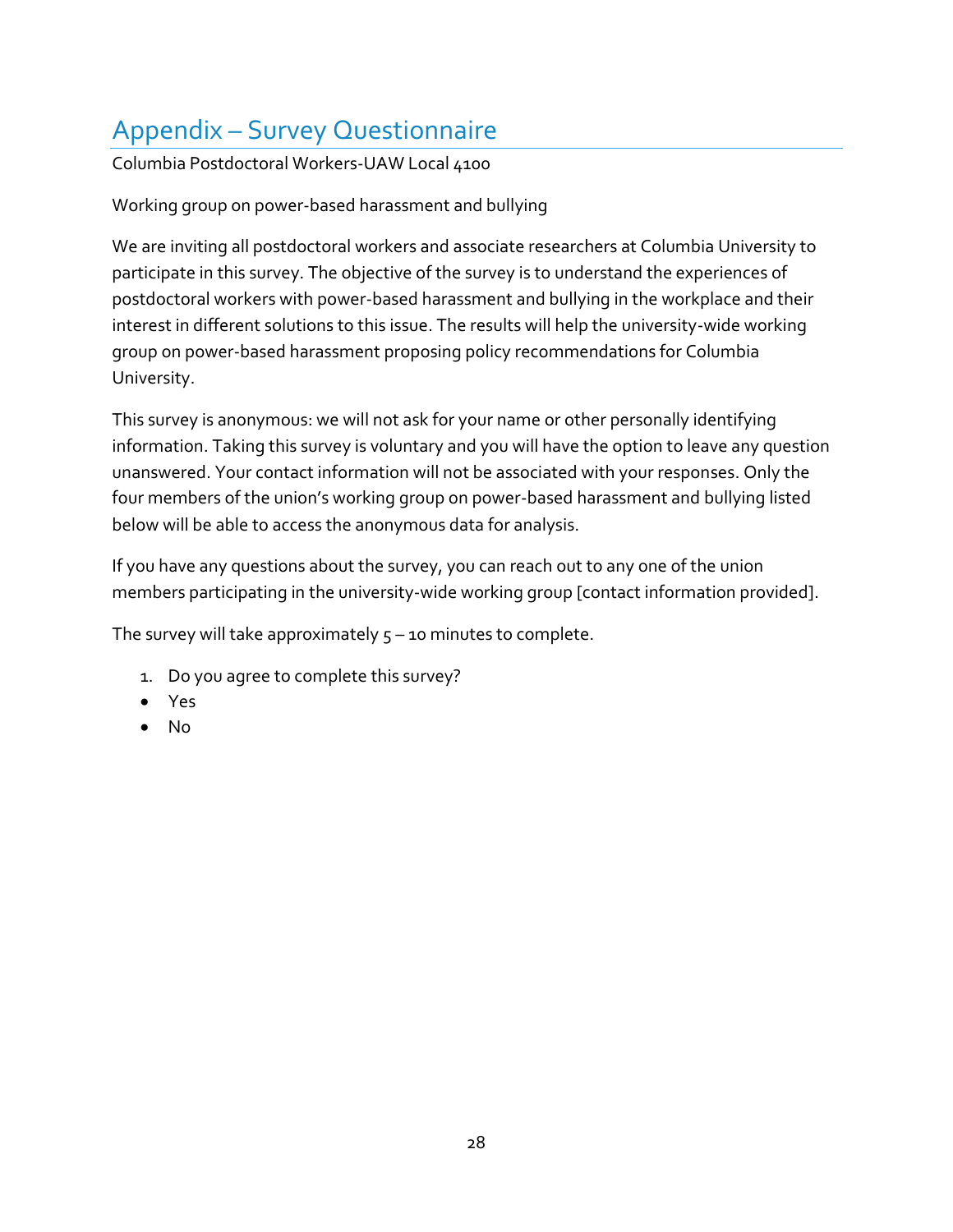2. Power-based harassment or bullying can take many forms.

Have you experienced any of the following behaviors from a superior at Columbia University? If so, how frequently?

- Never
- Rarely
- Sometimes
- Often
- a. Belittling, humiliating, or malicious remarks about you or your
- b. Consistently ignoring to take your concerns seriously
- c. Ignoring, overlooking, or not giving appropriate credit for work contributions
- d. Punishing trivial errors you may have made
- e. Verbal or written harassment including abusive or offensive telephone messages, emails, or memos
- f. Isolating or ostracizing you from others
- g. Overriding or excessively questioning your decisions without justification
- h. Unwarranted or unfair criticism of your performance
- i. Being humiliated or ridiculed in connection with your professional work in meetings or similar public places
- j. Shouting, swearing, or unprofessional remarks
- k. Threatening to block or blocking career opportunities/transitions
- l. Being assigned tasks/responsibilities inappropriately or punitively
- m. Given an unreasonable workload or deadline
- n. Excessive monitoring or micromanaging
- o. Excluded from important meetings
- p. Using your work in publications without appropriately crediting authorship
- q. Unfairly refused time off or leave or criticized for taking it
- r. Excessive and unwelcome calls outside of work hours
- s. Other. Please specify: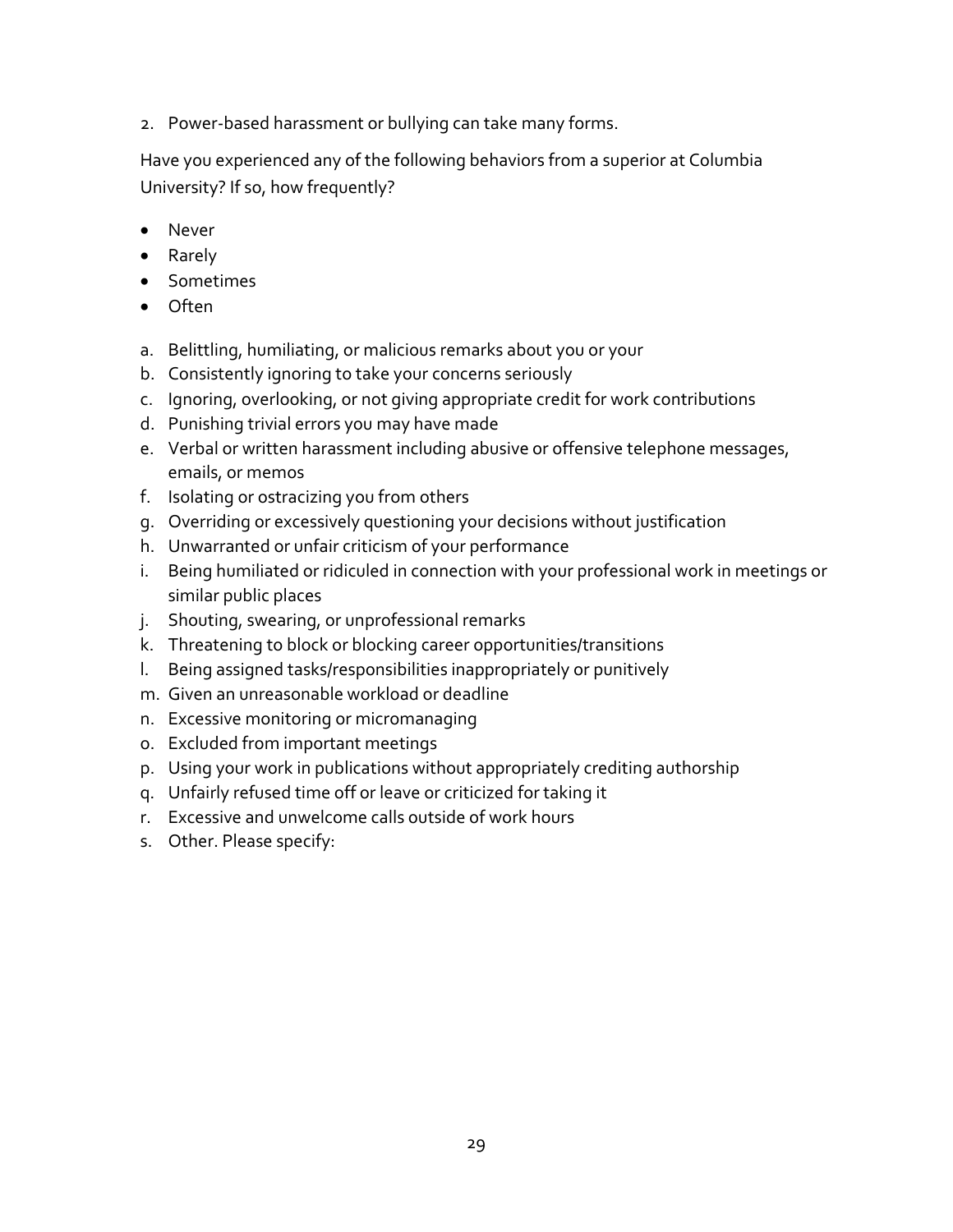[If respondent did not check Rarely, Sometimes, or Often to any of the items under question 2, skip to question 7.]

- 3. Which of the following have you experienced as a result of power-based harassment and bullying while at Columbia University? Select all that apply.
- Felt unable to focus on the work that needed to be done
- Had to take time off to avoid or cope with bullying behaviors
- Withheld my opinion about work to prevent bullying behaviors
- Let unethical or non-rigorous research practices happen
- Had to change research lab, center, or department
- Protecting yourself from bullying by engaging in outside professional activities and working off campus
- Detrimental effect on my well-being (e.g., anxiety, depression, etc.)
- Loss of self-confidence and self-esteem
- Felt like my professional/career progression has been hindered
- Chose not to pursue professional opportunities because of lack of support
- Other. Please specify:
- 4. Have you ever discussed your experiences of power-based harassment or bullying with any of the following people in your department? Select all that apply.
- Department chair
- Administrators (e.g., human resources)
- Faculty members
- Other. Please specify: \_\_\_\_\_\_\_\_\_\_\_\_\_\_\_\_\_\_\_\_\_\_\_\_\_\_\_\_\_\_\_\_\_\_\_\_\_\_\_\_\_\_\_\_\_\_\_\_
- 5. Have you ever discussed your experiences of power-based harassment or bullying with any of the following entities at Columbia?
- Yes
- No
- I didn't know about this
- a. The Ombuds office
- b. Office of Postdoctoral Affairs
- c. Office of Faculty Affairs
- d. Dean's office
- e. University Senate
- f. Office of Diversity and Equal Opportunity
- g. Equal Opportunity & Affirmative Action office (EOAA)
- h. Other. Please specify: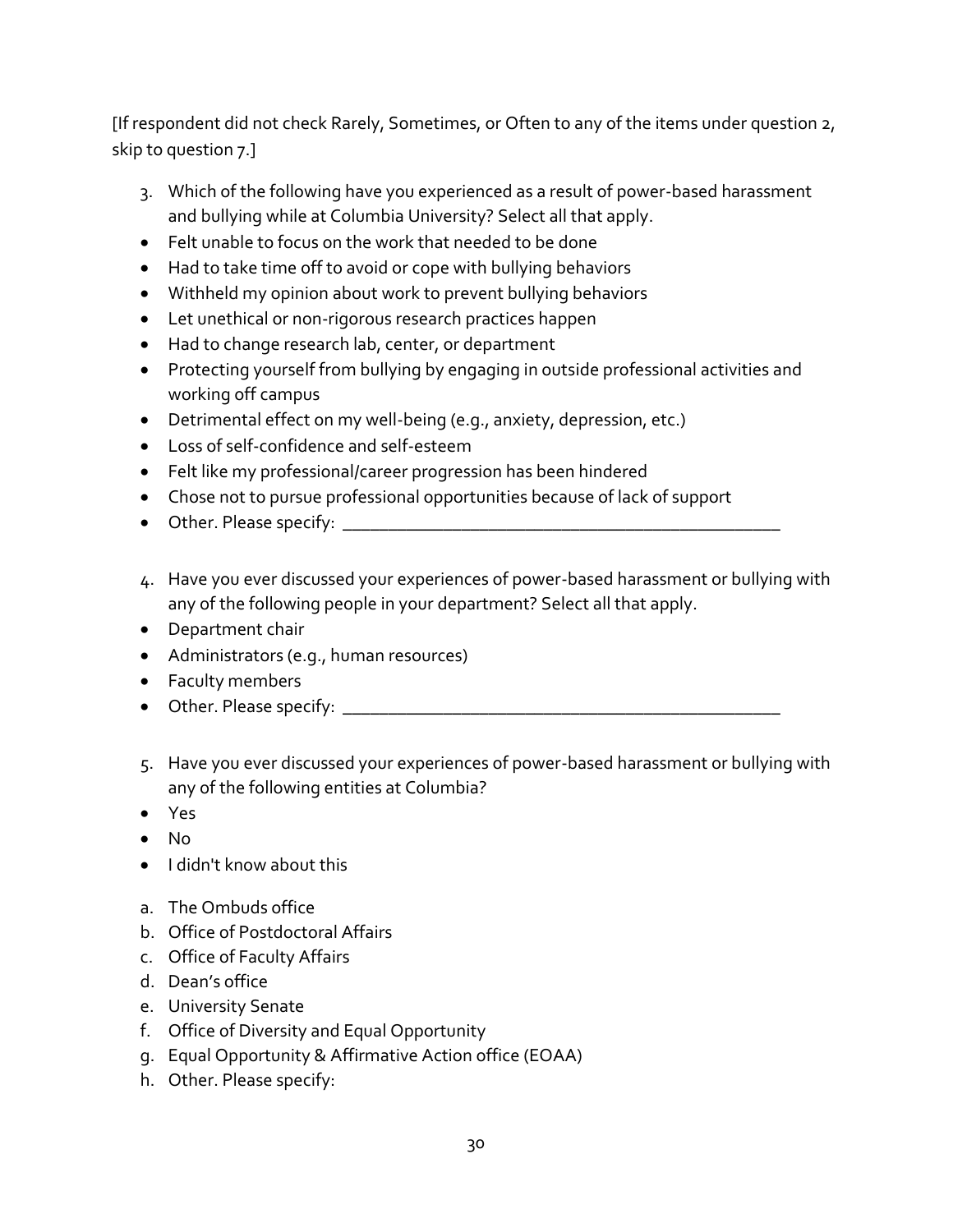6. Please tell us what has been done to resolve your issues, or what you wish had been done.

[Open text box.]

- 7. How important is it for Columbia University to develop a policy to handle power-based harassment and bullying?
- Not at all important
- Slightly important
- Moderately important
- Very important
- Extremely important
- 8. How appropriate do you think the following consequences would be for someone who has been determined to do power-based harassment or bullying?
	- 1- Extremely inappropriate

2-

- 3-
- 4-
- 5- Extremely appropriate
- a. Notifying the relevant Deans and department chairs
- b. Required to take training about proper leadership/mentorship
- c. Temporarily prevented from having graduate students work on their projects
- d. Temporarily unable to hire research staff to work on their projects for a period of time
- e. Temporarily precluded from applying to research grants
- f. Prevented from taking on any leadership position within departments, schools, or university
- g. Putting a hold on tenure or promotion process during investigations
- h. Reporting the bullying behaviors to institutions that provide funding to the offender (e.g., NIH)
- i. Required to take a leave of absence
- j. Other. Please specify:
- 9. Please share anything else you'd like to say about your experiences with power-based harassment or bullying at Columbia, or possible solutions that could be implemented in a policy.

[Open text]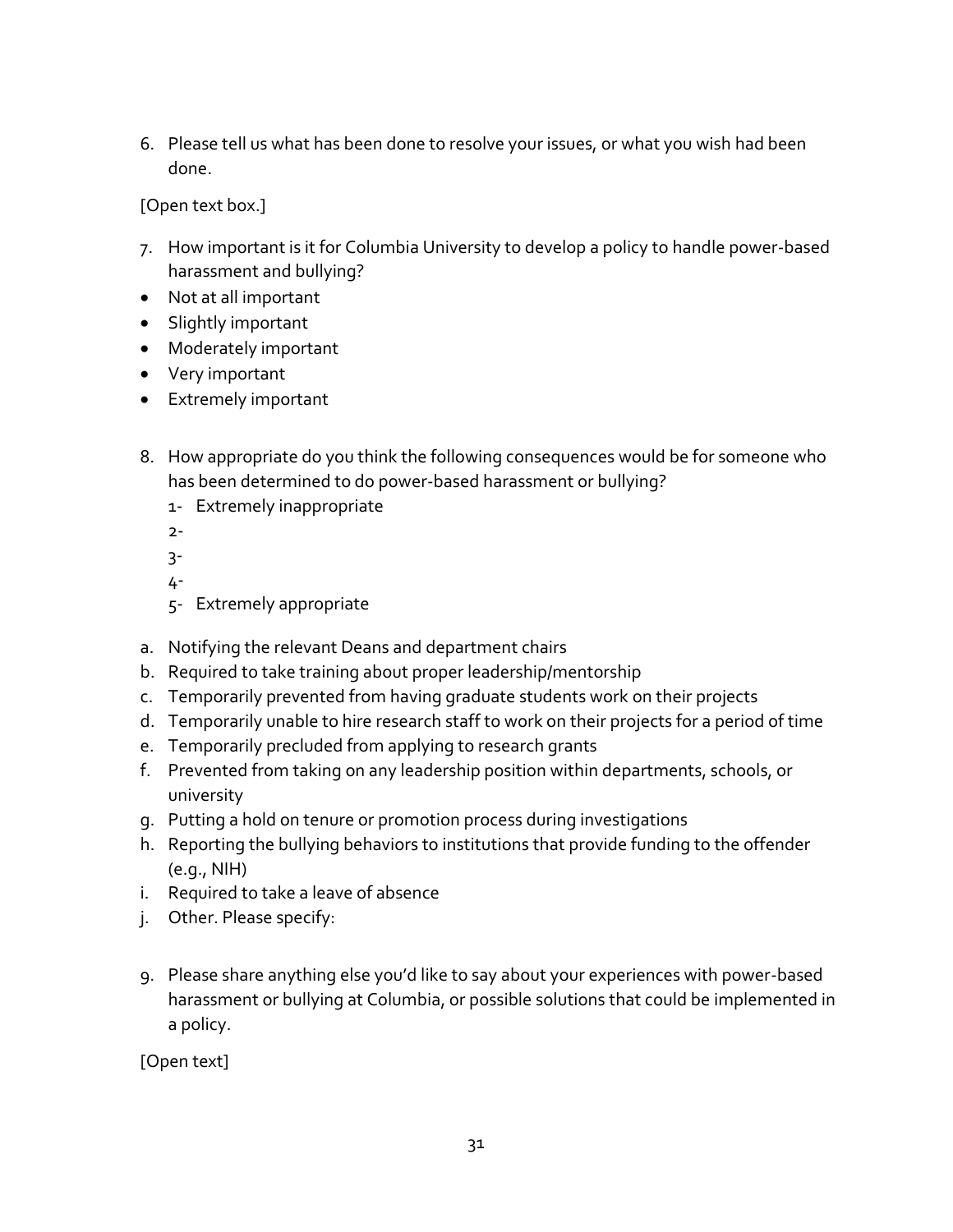We want to remind you that you are free to leave any questions unanswered. Your responses to the following questions can help us understand what types of people are subject to powerbased harassment or bullying at Columbia University and help in the development of a university-wide policy.

10. How old are you?

- $\bullet$  18 to 24
- 25 to 29
- $30 to 34$
- 35 to 39
- $40 \text{ to } 44$
- $45$  to  $49$
- 50 to 54
- $55$  to  $59$
- 60 or older
- 11. How do you describe yourself?
- Man
- Woman
- Gender non-conforming or nonbinary
- In another way. Please specify:

12. Do you identify as a sexual and/or gender minority?

\_\_\_\_\_\_\_\_\_\_\_\_\_\_\_\_\_\_\_\_\_\_\_\_\_\_\_\_\_\_\_\_\_\_\_\_\_\_\_\_\_\_\_\_\_\_\_\_

Sexual and gender minority populations include, but are not limited to, individuals who identify as lesbian, gay, bisexual, asexual, transgender, Two-Spirit, queer, and/or intersex.

- No
- Yes

13. With which of the following racial or ethnic groups do you identify? Select all that apply.

- Hispanic or Latinx
- American Indian or Alaska Native
- Asian (e.g., Chinese, Indian, Filipino, etc.)
- Black or African American
- Middle Eastern or North African
- Native Hawaiian or Pacific Islander
- White
- Other. Please specify: